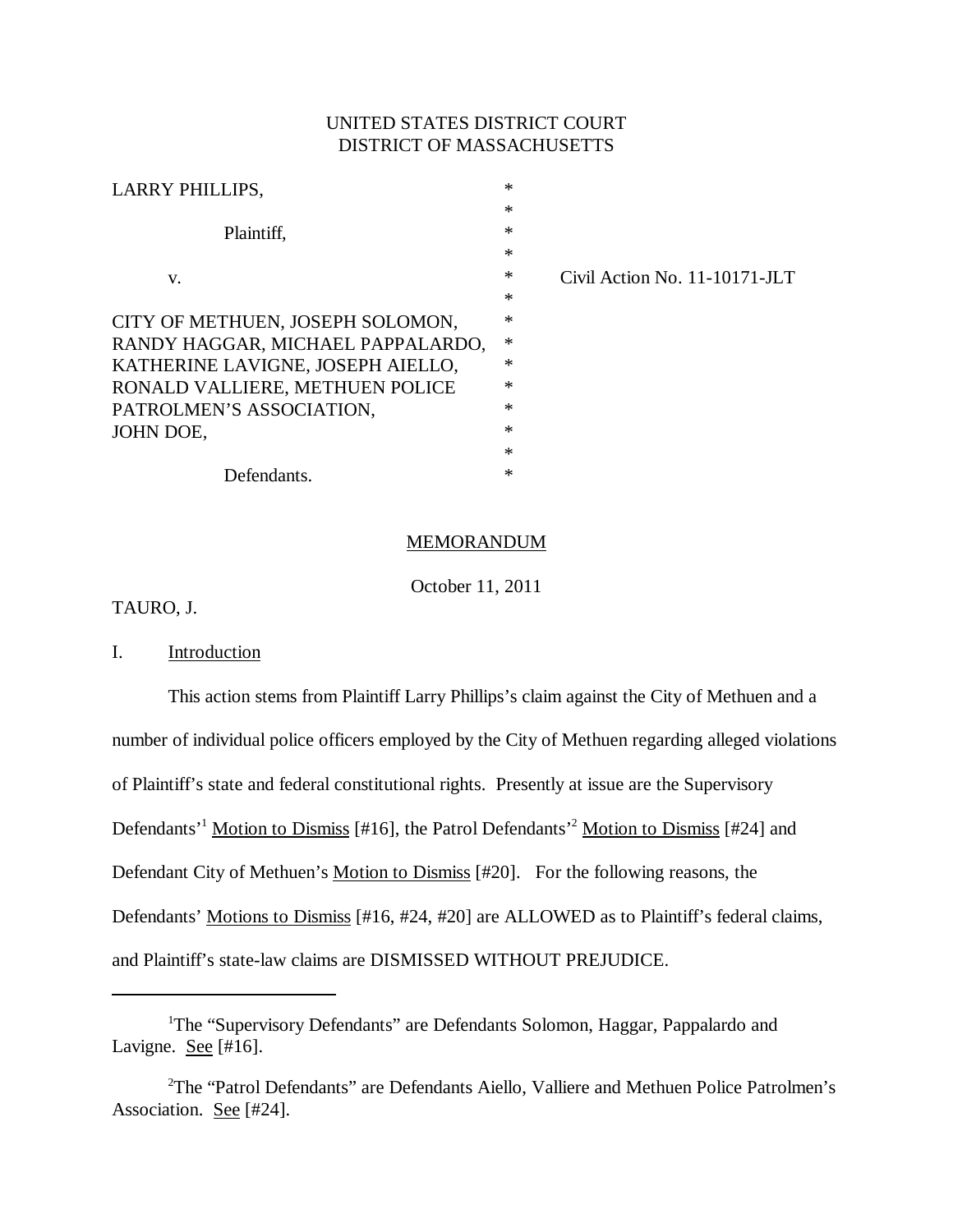### II. Background

#### A. Factual Background<sup>3</sup>

Plaintiff is currently a Sergeant with the Methuen Police Department ("MPD"), and was a Sergeant with the Methuen Police Department at all times relevant to this case.<sup>4</sup> In 2006 Plaintiff was assigned to the Criminal Investigations Division of the Methuen Police Department.<sup>5</sup> In April of that year, he was instructed to investigate allegations of theft and receipt of stolen property by at least two individuals. He was also instructed not to investigate or criminally charge one individual, a Mr. Caron. Mr. Caron is a former relative of Joseph Solomon, Chief of the MPD.<sup>6</sup> Plaintiff initiated a criminal investigation and concluded that he had sufficient evidence to charge Mr. Caron.<sup>7</sup> On July 26, 2006 Plaintiff informed his supervisors of the results of his investigation, and was ordered not to charge Mr. Caron.8

Because he believed that Chief Solomon and others within the Methuen Police Department would interfere with his investigation, Plaintiff contacted Special Agent Michael

<sup>&</sup>lt;sup>3</sup> Because the issues analyzed here arise in the context of a <u>Motion to Dismiss</u>, this court presents the facts as they are related in Plaintiff's complaint, see Trans-Spec Truck Serv., Inc. v. Caterpillar, Inc., 524 F.3d 315, 321 (1st Cir. 2008), and construes those facts in the light most favorable to Plaintiff, see Pettengill v. Curtis, 584 F. Supp. 2d 348, 362 (D. Mass. 2008) (quoting Rodriguez-Ortiz v. Margo Caribe, Inc., 490 F.3d 92, 96 (1st Cir. 2007)).

 $^{4}$ Compl.  $\P$  5 [#1].

 ${}^5$ Compl.  $\P$  15 [#1].

<sup>6</sup> Compl. ¶ 17-19 [#1].

 $\textsuperscript{7}$ Compl.  $\P$ 16-19 [#1].

 $^8$ Compl.  $\P$  20 [#1].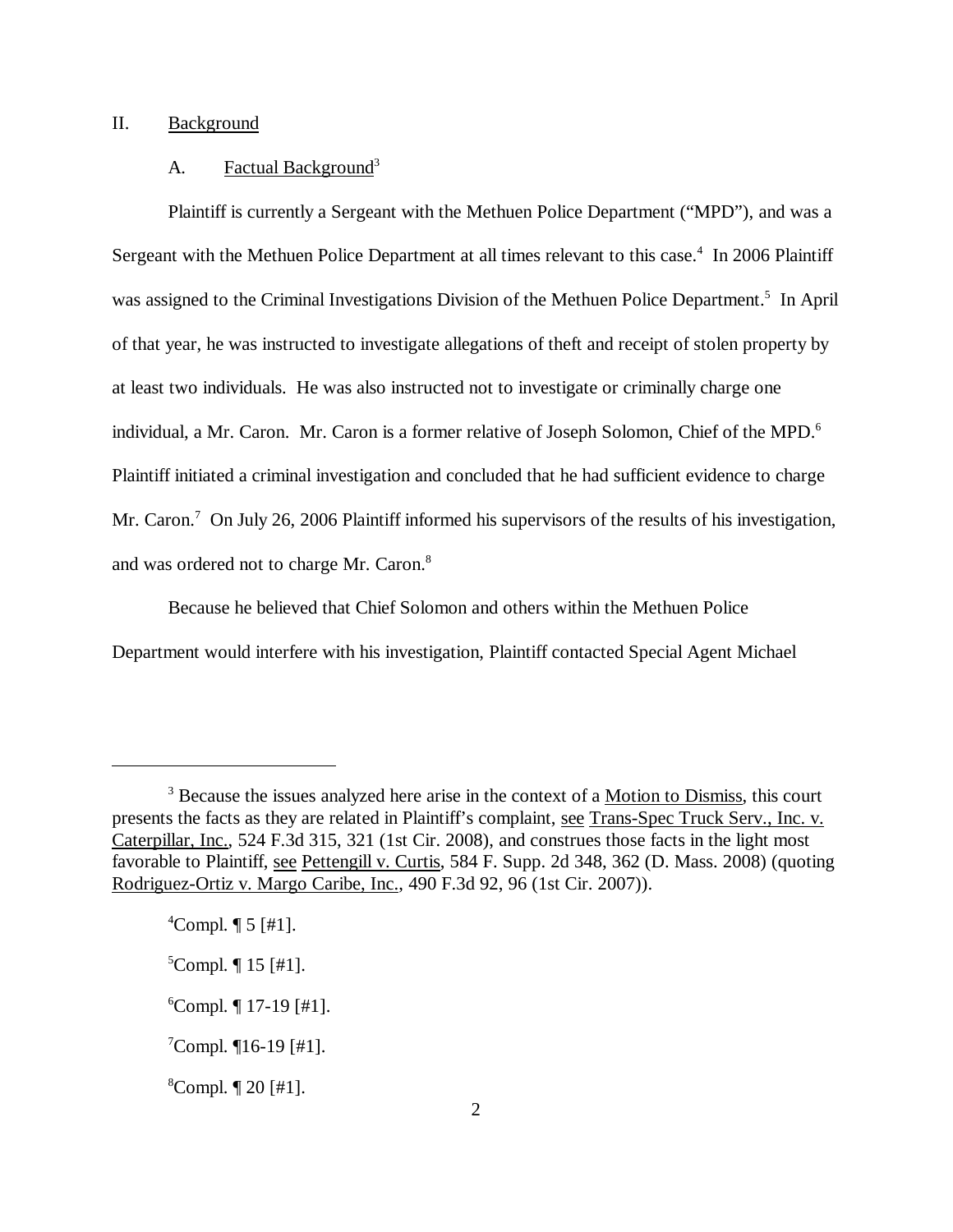Dougherty of the FBI.<sup>9</sup> Plaintiff agreed to be a cooperating witness for the FBI in a criminal investigation of Chief Solomon and other employees of the City of Methuen.<sup>10</sup>

Before August 24, 2007, Defendant Solomon ordered his officers not to discuss among themselves any investigation directed against the Methuen Police Department.<sup>11</sup> Defendant Solomon also ordered Defendant Haggar and Lieutenant Michael Wnek to conduct an internal affairs investigation of multiple officers so as to identify individuals discussing any outside investigation.12 In August 2007, Plaintiff was subpoenaed to testify before a federal grand jury, and immediately notified his superiors of the subpoena.<sup>13</sup> On August 24, 2007 Defendant Solomon "began screaming and became verbally abusive" toward Plaintiff while Plaintiff and some other officers were eating.<sup>14</sup> Earlier that day Defendant Solomon had found out that Mr. Caron had been subpoenaed to testify before the same grand jury as Plaintiff.15

On August 25, 2007, two Methuen Police lieutenants informed Plaintiff at his home that he had been suspended from the Methuen Police Department.<sup>16</sup> Plaintiff does not know the grounds for his suspension.<sup>17</sup> Plaintiff was ordered to undergo a psychological evaluation and

- <sup>12</sup>Compl.  $\P$  25 [#1].
- $13$ Compl.  $\P$  26 [#1].
- <sup>14</sup>Compl.  $\P$  27 [#1].
- <sup>15</sup>Compl.  $\P$  28 [#1].
- <sup>16</sup>Compl.  $\P$  29 [#1].
- $17$ Compl.  $\P$  29 [#1].

 $^9$ Compl.  $\P$  22 [#1].

 $10$ Compl.  $\P$  22 [#1].

 $11$ Compl.  $\P$  24 [#1].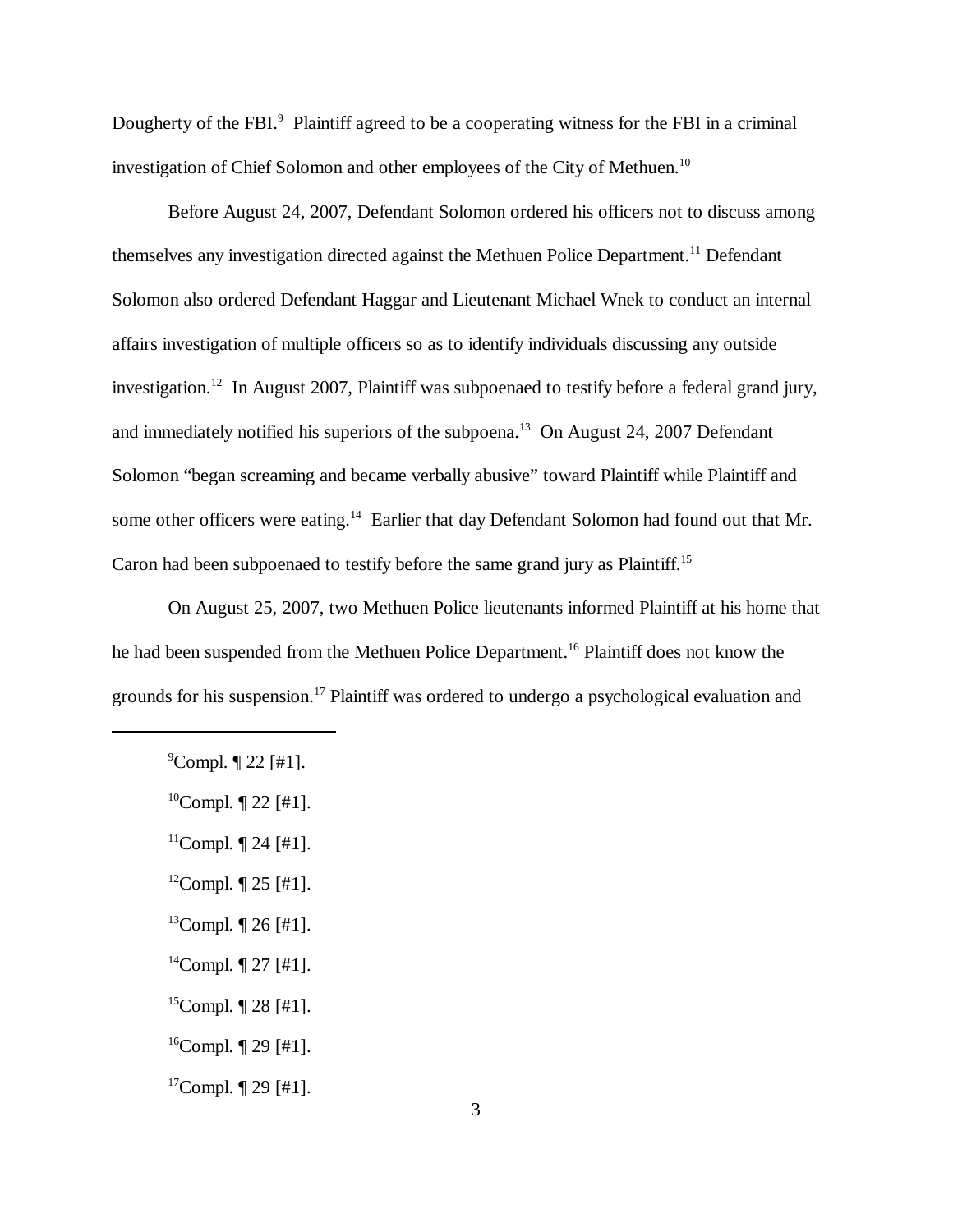receive a medical clearance before being allowed to return to work 30 days later.<sup>18</sup>

On August 28, 2007 Plaintiff testified before a federal grand jury.<sup>19</sup> Plaintiff alleges that after his testimony Defendant Solomon and employees under his supervision "initiated a campaign to discredit and intimidate [] Plaintiff."20 On September 7, 2007 Plaintiff was informed that Lieutenant Michael Pappalardo of the Methuen Police Department had met with representatives of the Salem Police Department on multiple occasions with the intention to "dig up dirt" on Plaintiff.<sup>21</sup>

In the Fall of 2007, Defendant Solomon ordered Captain Lavigne to conduct an internal investigation against Plaintiff based on a "shoddy" allegation of harassment by a female dispatcher and two male patrolmen.<sup>22</sup> Chief Solomon used the results of the investigation to justify disciplinary action against Plaintiff. The disciplinary action has since been removed from Plaintiff's record following Solomon's discharge from his position.<sup>23</sup> Defendant Solomon also changed Plaintiff's computer passwords and disclosed Plaintiff's private health care information to Defendant Solomon's attorneys.<sup>24</sup>

Plaintiff also alleges a pattern of harassment by individuals within the MPD who are loyal

- $19$ Compl. [31 [#1].
- <sup>20</sup>Compl.  $\P$  31 [#1].
- <sup>21</sup>Compl.  $\P$  32 [#1].
- <sup>22</sup>Compl.  $\P$  34 [#1].
- <sup>23</sup>Compl.  $\P$  35 [#1].
- $^{24}$ Compl.  $\P$  36-37 [#1].

 $18$ Compl. | 30 [#1].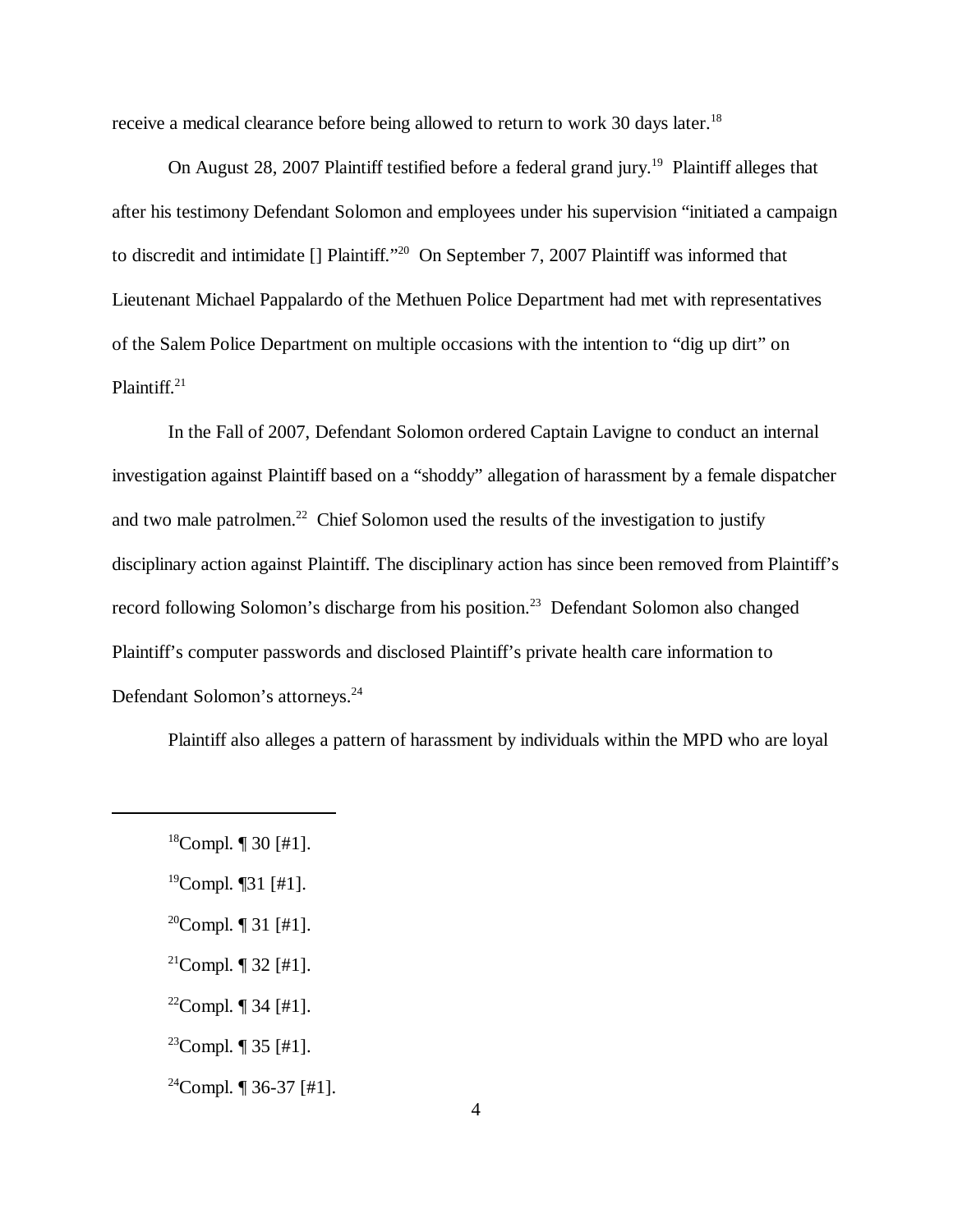to Defendant Solomon. Between September 1, 2007 and the present Defendant Aiello "filed multiple frivolous grievances against Plaintiff with the intent of harassing and intimidating him."<sup>25</sup> Aiello also conspired with Defendant Valliere to discredit Plaintiff. On August 19, 2008 Defendant Valliere alleged Plaintiff intentionally assaulted him during a training exercise.<sup>26</sup> Both Valliere and Aiello attempted to bring criminal charges against Plaintiff through union counsel. This attempt was rejected by the clerk magistrate of the Lawrence District Court.<sup>27</sup>

Between August 19, 2008 and the present, Defendant Haggar openly solicited letters and complaints from other Methuen officers against Plaintiff.<sup>28</sup> Defendant Haggar also encouraged other officers to fabricate allegations of misconduct against Plaintiff. 29

Several members of the MPD continue to "attempt<sup>[]</sup> to discredit <sup>[]</sup> Plaintiff's reputation" via internet posts.30 Between September 29 and November 6, 2009 ten entries about the Plaintiff were posted on the blog "Methuen Police Blotter."<sup>31</sup> The entries included accusations of alcoholism, sexual harassment, threatening co-workers, and spousal abuse.<sup>32</sup> No entries have been made since November 6, 2009.<sup>33</sup> The website is maintained by an unknown Methuen police officer

- <sup>28</sup>Compl.  $\P$  41 [#1].
- <sup>29</sup>Compl.  $\P$  41 [#1].
- $30$ Compl.  $\P$  42 [#1].
- $31$ Compl.  $\P$  44 [#1].
- $32$ Compl.  $\P$ 44 [#1].
- $33$ Compl.  $\P$  45 [#1].

<sup>&</sup>lt;sup>25</sup>Compl.  $\P$  39 [#1].

 $26$ Compl.  $\P$  40 [#1].

<sup>&</sup>lt;sup>27</sup>Compl.  $\P$  40 [#1].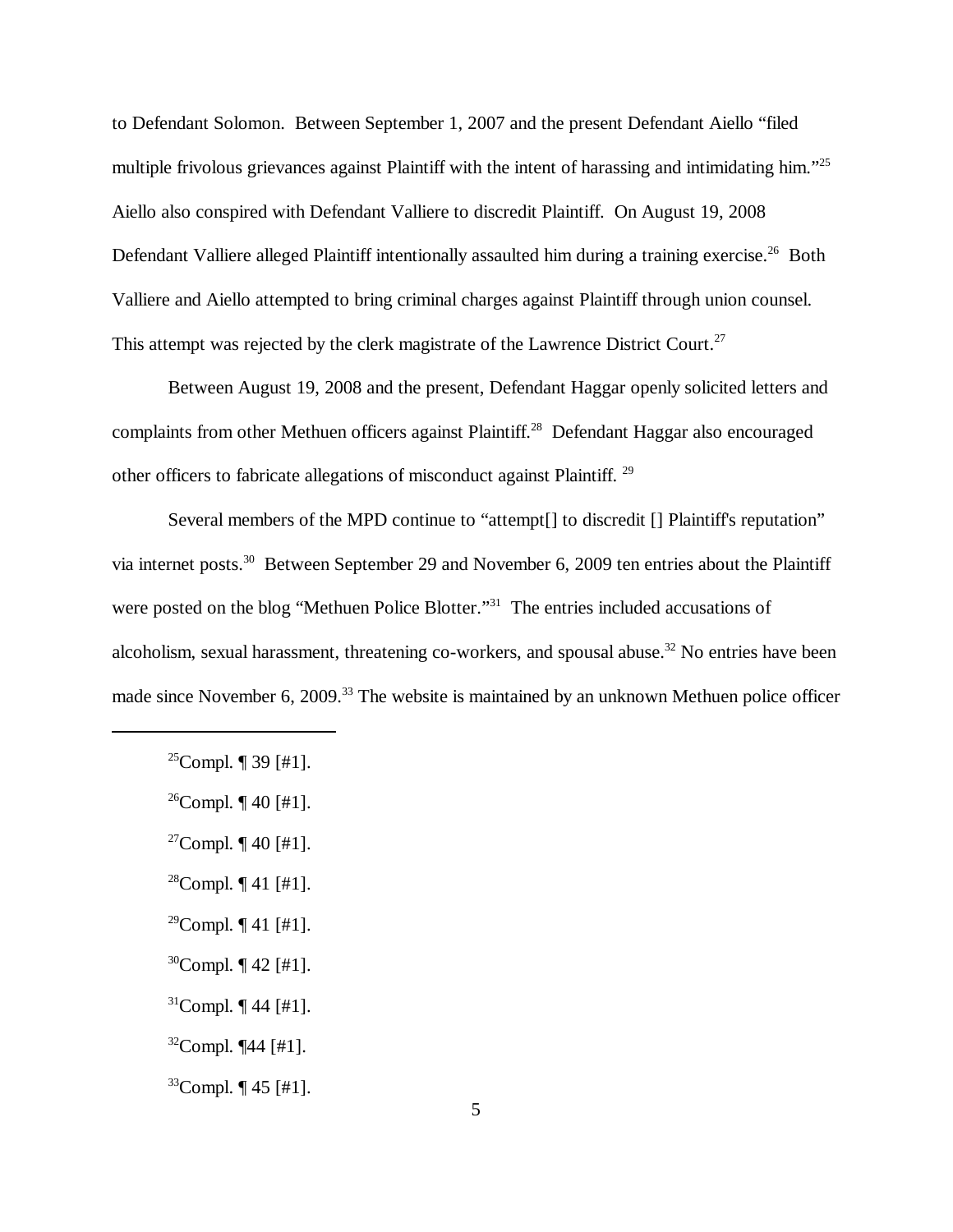(Defendant John Doe). Plaintiff has been informed that Defendant Solomon is the sole financier and sponsor of "Methuen Police Blotter."34

On December 9, 2009 Plaintiff notified the City of Methuen of his intent to pursue a civil rights claim.35 One month after Plaintiff notified the City of his claim, Defendant Haggar removed Plaintiff from supervision of MPD's "ATV Unit."<sup>36</sup> On January 2, 2010 Plaintiff was reassigned to a post that is physically removed from the day to day operations of the MPD. $37$  Plaintiff was forced to ask for a transfer and was assigned to a shift with two of the defendants named in the complaint.<sup>38</sup> Plaintiff has suffered stress, anxiety, excessively high blood pressure, lack of sleep, and marital strain.39

### B. Procedural Background

Plaintiff filed this case on January 31, 2011.<sup>40</sup> On March 7, 2011, Defendants Randy Haggar, Katherine Lavigne, Michael Pappalardo and Joseph Solomon ("Supervisory Defendants") filed a Motion to Dismiss  $[#16]$ .<sup>41</sup> On March 16, 2011, the City of Methuen filed a Motion to Dismiss [#20].<sup>42</sup> On March 21, 2011, Defendants Joseph Aiello, Methuen Police Patrolmen's

- $37$ Compl.  $\P$  48 [#1].
- $38$ Compl.  $\P$  49 [#1].
- $39$ Compl.  $\P$  50 [#1].
- $^{40}$ Compl. [#1].

 $42$ Motion to Dismiss [#20].

 $34$ Compl.  $\P$  43 [#1].

 $35$ Compl.  $\P$  46 [#1].

 $36$ Compl.  $\P$  47 [#1].

<sup>41</sup>Motion to Dismiss [#16].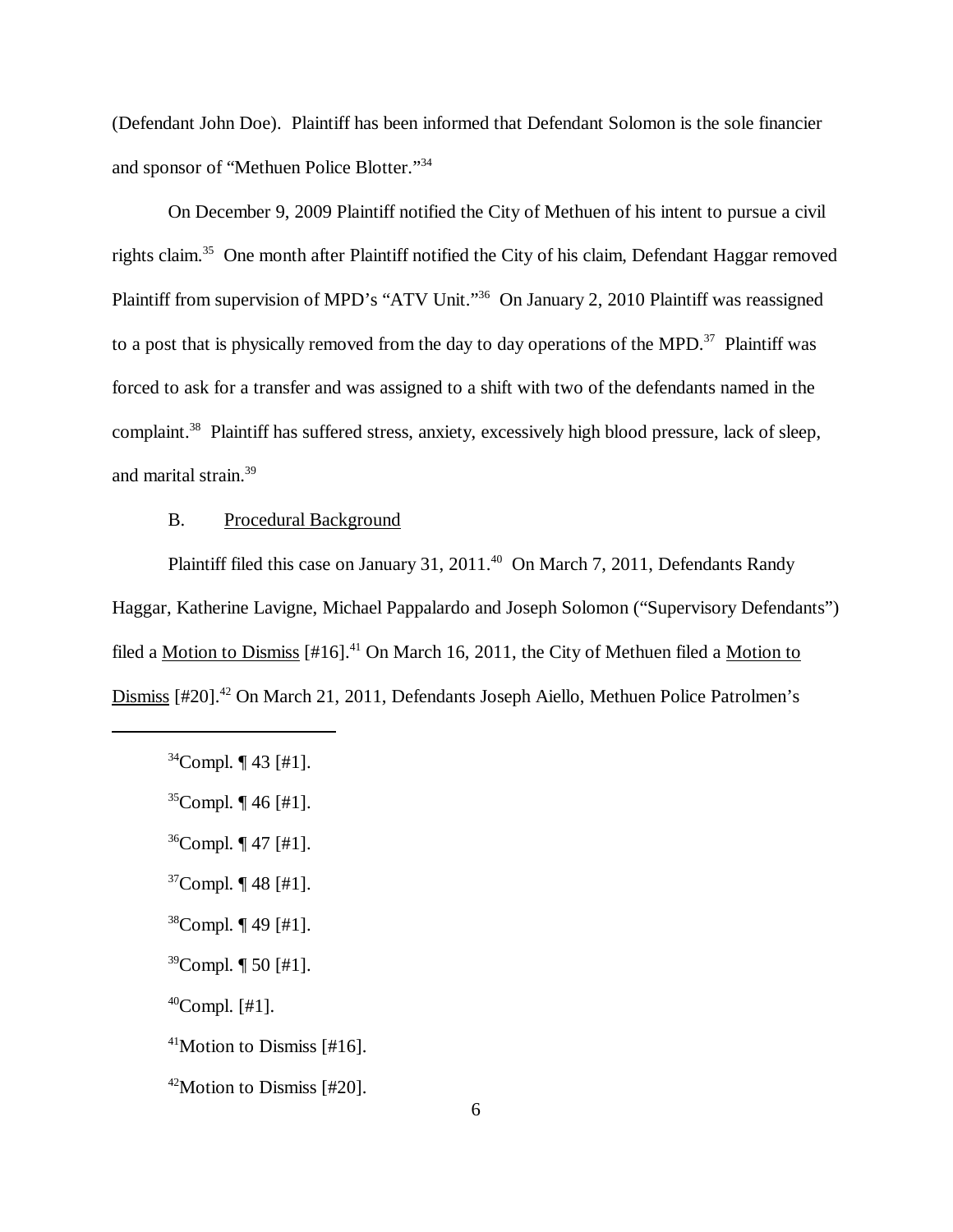Association, and Ronald Valliere ("Patrol Defendants") filed a Motion to Dismiss [#24].<sup>43</sup>

Plaintiff brings fourteen counts, including six federal claims under 42 U.S.C. §1983<sup>44</sup> and

eight state law claims, including two under the Massachusetts Civil Rights Act<sup>45</sup> and four in tort.<sup>46</sup>

## III. Discussion

### A. Standard of Review

The standard for evaluating a motion to dismiss for failure to state a claim is clear. While

this court must accept all of Plaintiff's factual allegations as true, bare assertions and conclusions

of law are not entitled to similar weight.<sup>47</sup> As this court has previously stated:

In addressing a motion to dismiss, a court must accept all well-pleaded facts in a complaint as true. . . . Although a court draws all reasonable inferences in a plaintiff's favor, a court need not credit a complaint's "bald assertions" or "legal conclusions." Dismissal pursuant to Rule 12(b)(6) is appropriate if a complaint "fail[s] to state a claim upon which relief can be granted." To state a claim, a complaint must contain factual allegations, either direct or inferential, respecting each material element necessary to sustain recovery under some actionable legal theory. $48$ 

To survive a motion to dismiss, a complaint must allege "a plausible entitlement to relief."<sup>49</sup>

There must be sufficient facts in the complaint to state a claim upon which relief can be granted as

 $^{46}$ Compl.  $\P$  77-94 [#1].

<sup>47</sup>Special Situations Fund III, L.P. v. Am. Dental Partners, Inc., 775 F. Supp. 2d 227, 237 (D. Mass, 2011).

48Id. at 237.

 $49$  Rodrigues-Ortiz v. Margo Caribe, Inc., 490 F.3d 92, 95 (1st Cir. 2007).

<sup>43</sup>Motion to Dismiss [#24].

 $^{44}$ Compl.  $\P$  51-72 [#1].

 $45$ Compl.  $\P$  73-76 [#1].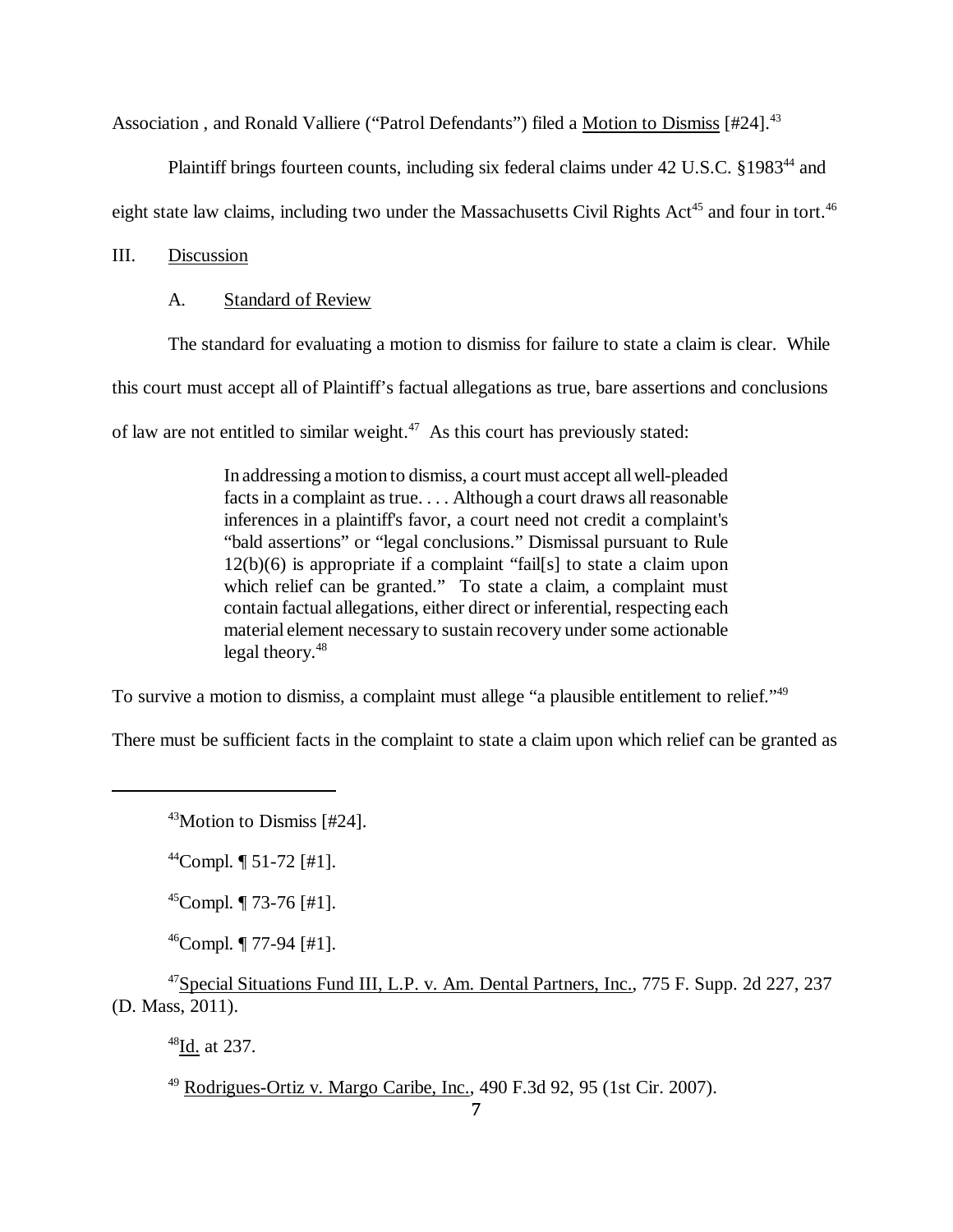to each defendant named in the complaint.<sup>50</sup>

#### B. The Motions to Dismiss Plaintiff's Federal Claims

#### 1. Counts I and II of the Complaint are Time Barred:

In Count I of the Complaint, Plaintiff alleges a violation of his federal constitutional due process rights.<sup>51</sup> Plaintiff claims that he was suspended from his position with the Methuen Police Department for a period of one month without notice or a right to a hearing.<sup>52</sup> In Count II, Plaintiff alleges that this deprivation was the result of a conspiracy among the several defendants, including the City of Methuen.<sup>53</sup> Both counts are brought under 42 U.S.C. §1983.<sup>54</sup> Even taking all facts alleged in Plaintiff's complaint as true, the Plaintiff fails to state a claim for which relief can be granted and, therefore, these counts must be dismissed as against all defendants.<sup>55</sup>

There is no federal statute of limitations for claims brought under 42. U.S.C. §1983. Instead, §1983 claims borrow the statute of limitations for personal injury in the state where the Federal District Court is located.<sup>56</sup> In Massachusetts, personal injury actions must be brought

50Ocasio-Hernandez v. Fortuno-Burset, \_\_\_\_ F.3d \_\_\_, 2011 WL 1228768, \*13 (1st Cir. April 1, 2011).

 $51$ Compl.  $\P$  51-53 [#1].

 $52$ Compl.  $\P$  52 [#1].

 $53$ Compl.  $\P$  54-56 [#1].

 $54$ Compl.  $\P$  51-56 [#1].

 $<sup>55</sup>$  Fed. R. Civ. P. 12(b)(6), see discussion of standard of review in Part A.</sup>

56Rodriguez-Garcia v. Municipality of Caguas, 354 F.3d 91, 96-97 (1st Cir. 2004). See Owens v. Okure, 488 U.S. 235, 249-50 (1989).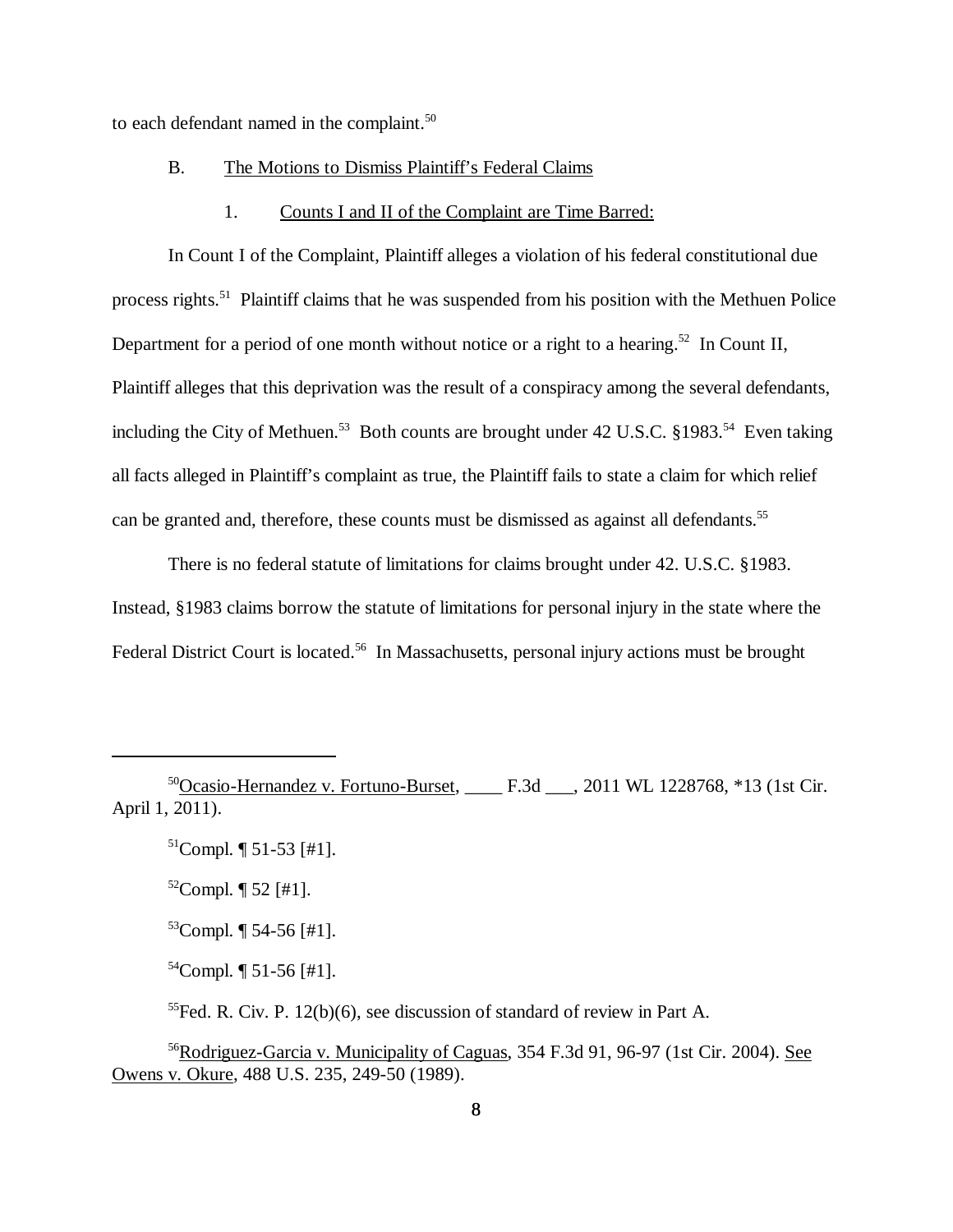within three years of accrual.<sup>57</sup> Federal law determines the date of accrual, and the limitations period begins to run when the plaintiff, "knows or has reason to know of the injury which is the basis for his claim."58

The continuing violation doctrine is an equitable exception to the statute of limitations. It allows employees who have suffered discrimination to seek damages where an otherwise timebarred act is part of an ongoing pattern of discriminatory acts, some of which occurred during the limitations period.<sup>59</sup> This exception is designed to ensure that "these plaintiffs' claims are not foreclosed merely because the plaintiffs need to see a pattern of repeated acts before they realized that the individual acts were discriminatory."60

There are two types of cases that fit within the continuing violation: serial and systemic.<sup>61</sup> A serial violation occurs when Plaintiff suffers, "a number of discriminatory acts emanating from the same discriminatory animus, each act constituting a separate [actionable] wrong."62 A systemic violation, by contrast, "need not involve an identifiable discrete act of discrimination transpiring within the limitation period," but rather must show that Plaintiff has been harmed by

 $60$ Id. at 730.

61Muniz-Cabrero v. Ruiz, 23 F.3d 607, 610 (1st Cir. 1994).

<sup>57</sup>Nieves v. McSweeney, 241 F.3d 46, 51 (1st Cir. 2001). See also MASS. GEN LAWS ch. 260, § 2A (2006).

<sup>58</sup>Rodriguez-Garcia, 354 F.3d at 96-97.

<sup>59</sup>O'Rourke v. City of Providence, 235 F.3d 713, 730 (1st Cir. 2001).

 $^{62}$ Id. at 610 (quoting Jensen v. Frank, 912 F.2d 517, 522 (1st Cir. 1990)). See also Thornton v. United Parcel Service, Inc., 587 F.3d 27, 33 (1st Cir. 2009).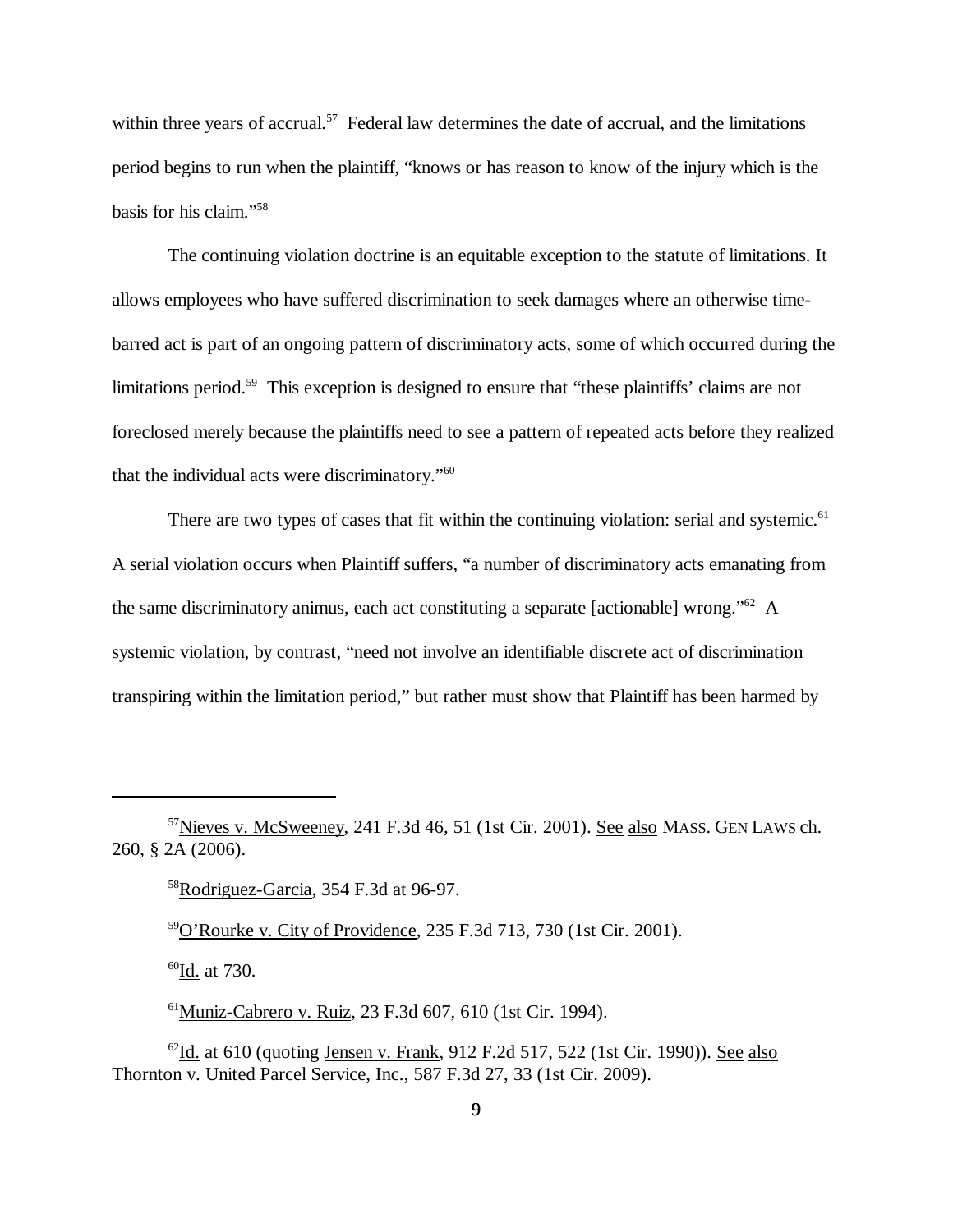the application of a discriminatory policy or practice. $63$ 

In examining a continuing violation claim that alleges serial violations, if one of the discriminatory acts standing alone is of "sufficient permanence" that it should trigger an "awareness of the need to assert one's rights," then the serial violation exception does not apply.<sup>64</sup> The continuing violation doctrine does not apply to discrete acts of discrimination that occur on a particular day, only to "conduct that takes place 'over a series of days or perhaps years.'"65

In this case, it is clear both that the statute of limitations has run, and that the continuing violation doctrine does not apply. The underlying violation of Plaintiff's rights is his suspension from the Methuen Police Department without notice or a right to a hearing.<sup>66</sup> This action took place on August 25, 2007,<sup>67</sup> and Plaintiff did not file the complaint in this matter until January 31, 2011.68 This places the original violation outside the three-year statute of limitations.

The continuing violation doctrine is unavailable to Plaintiff because the nature of the violation he suffered should have put him on notice as to the existence of a legal claim.<sup>69</sup> Under

64O'Rourke, 235 F.3d at 731.

 $^{65}$ Tobin v. Liberty Mut. Ins. Co., 553 F.3d 121, 130 (1st Cir. 2009) (quoting Nat'l R.R. Passenger Corp. v. Morgan, 536 U.S. 101, 115 (2002)).

 $^{66}$ Compl.  $\P$  51-53 [#1].

 $67$ Compl.  $\P$  29 [#1].

 $68$ See Compl. [#1].

69Although Plaintiff does not make clear whether he is advancing a serial or systemic violation theory, see Plaintiff's Opposition to Supervisory Defendants' Motion to Dismiss [#23] at 3-5, it appears from the cases cited in Plaintiff's Opposition [#23], that Plaintiff is alleging a serial violation, particularly because Plaintiff does not allege that his injuries were the result of a discriminatory policy, see id.

 $^{63}$ <u>Id.</u> at 610 (quoting <u>Jensen</u>, 912 F.2d at 523).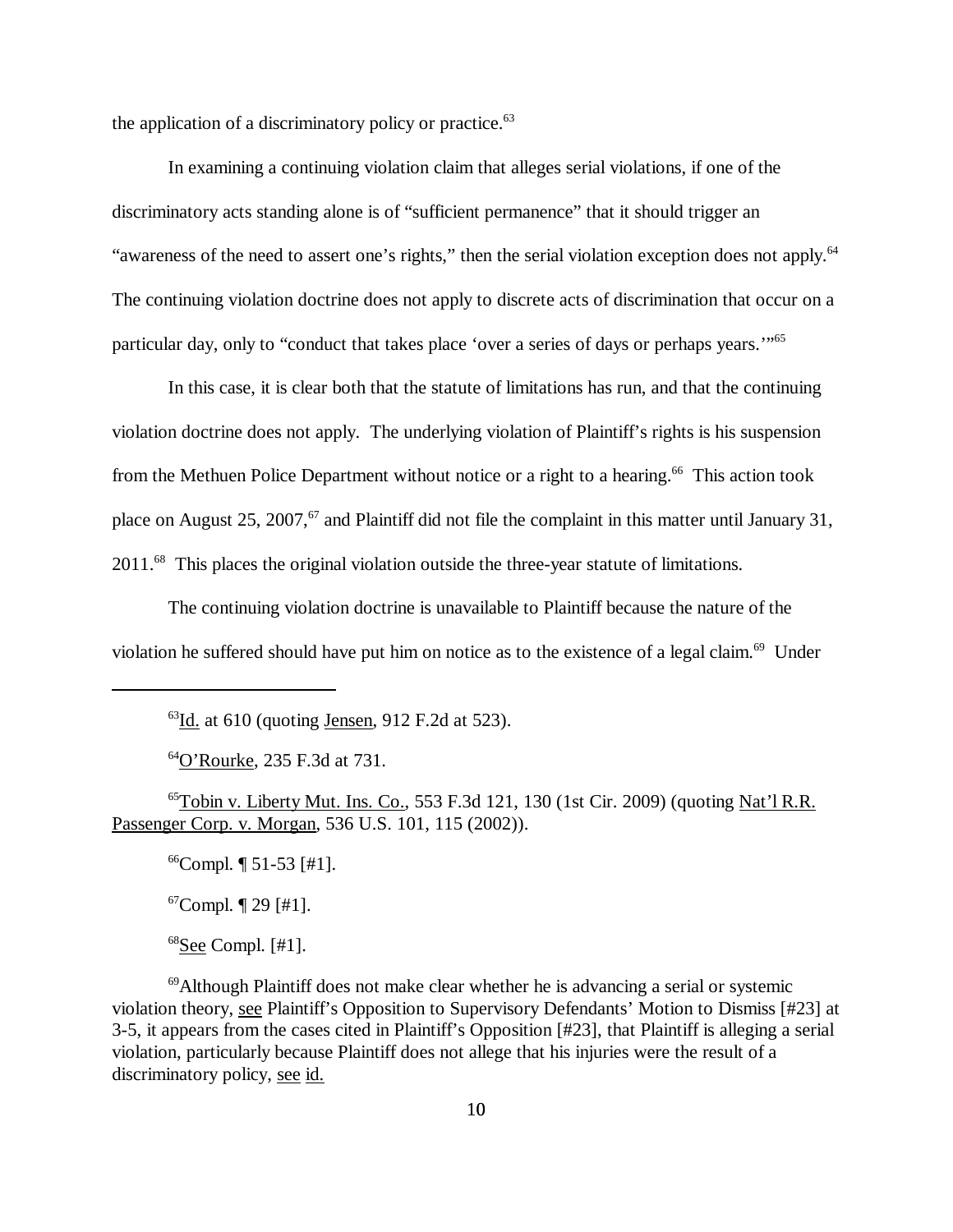the standard articulated in O'Rourke v. City of Providence,<sup>70</sup> Plaintiff's suspension from the police department was a discrete act of "sufficient permanence," which should have prompted him to assert his legal rights. Suspension from active duty is the type of injury that is immediately recognizable as such, and that should give rise to a request for a remedy.

Cases where the equitable exception have been applied have focused on situations where a course of discriminatory conduct took place over an extended period of time, without any single incident rising to the level of a recognizable injury.<sup>71</sup> A plaintiff cannot fail to file suit after a cause of action accrues simply because his rights continue to be violated.<sup>72</sup> Plaintiff's injury accrued in August of 2007, and stands alone as a distinct violation of Plaintiff's rights. The exception is, therefore, inapplicable here. Plaintiff's claim as to Count I must be dismissed as time barred.

Plaintiff's conspiracy claim in Count II rests on the alleged violation of his rights in Count  $I^{73}$  It is well established that, "in the context of a continuing conspiracy to violate civil rights, the

<sup>70</sup>O'Rourke, 235 F.3d at 731("This court has identified several criteria in determining the sufficiency of a serial continuing violation claim, which we summarize here: (1) is the *subject matter* of the discriminatory acts sufficiently similar that there is a substantial relationship between the otherwise untimely acts and the timely acts? (2) are the acts isolated and discrete or do they occur with *frequency* or repetitively or continuously? (3) are the acts of *sufficient permanence* that they should trigger an awareness of the need to assert one's rights?") (internal quotation marks omitted). See also Sabree v. United Broth. of Carpenters and Joiners Local No. 33, 921 F.2d 396, 402 (1st Cir. 1990) (recognizing that the third factor, permanence, is the most important).

<sup>&</sup>lt;sup>71</sup>See National R.R. Passenger Corp. v. Morgan, 536 U.S. 101, 113-14 (2002); Rivera v. P.R. Aqueduct & Sewers Auth., 331 F.3d 183, 188 (1st Cir. 2003); Cherosky v. Henderson, 330 F.3d 1243, 1246 (9th Cir. 2003).

<sup>72</sup>Perez-Sanchez v. Public Building Authority, 531 F.3d 104, 107 (1st Cir. 2008).

 $73$ See Compl. | 54-56 [#1].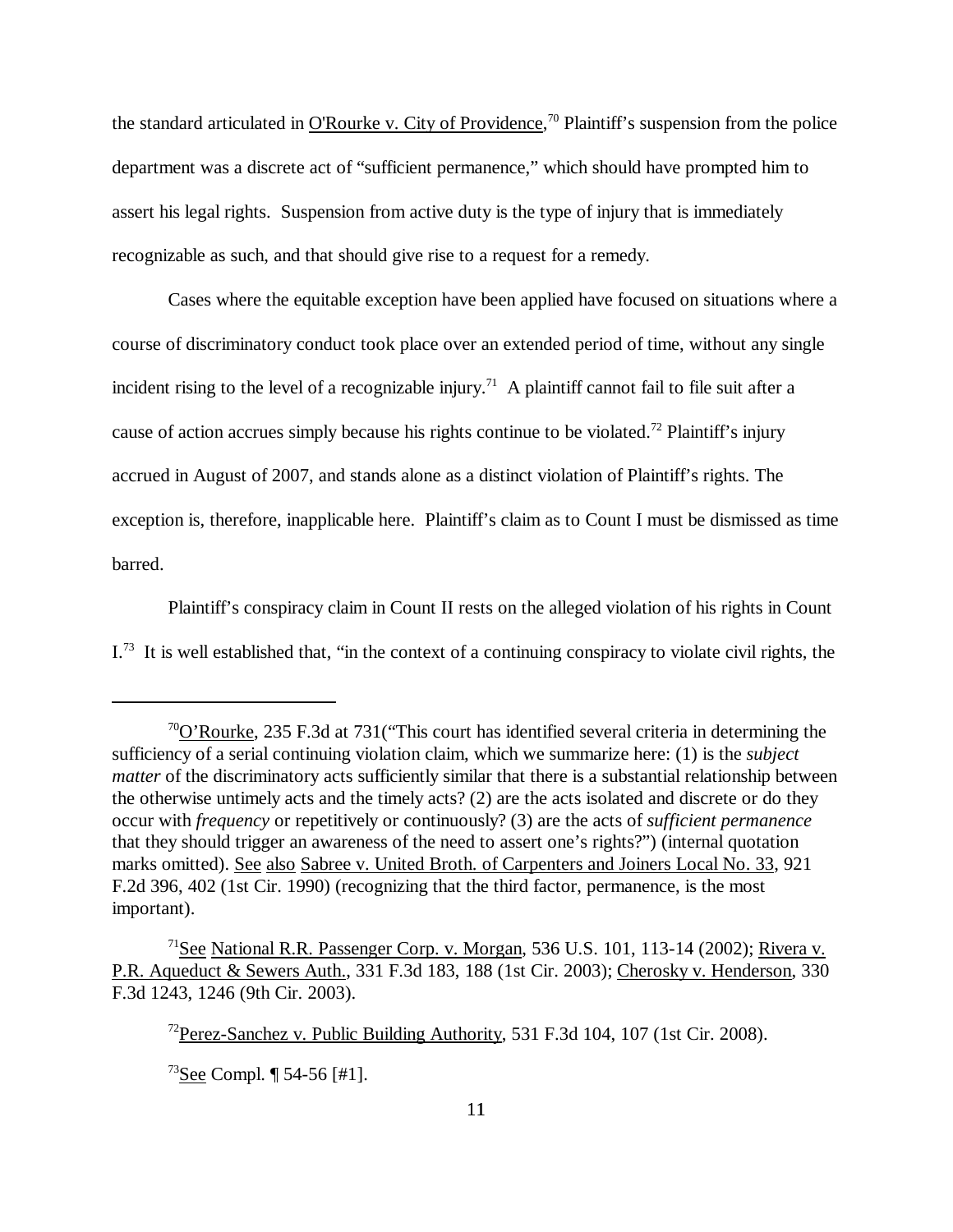statute of limitations runs separately from the occurrence of each civil rights violation that causes actual damage to the plaintiff (as long as the plaintiff knows or should have known of the injury)."74 Because Plaintiff's suspension was a distinct violation of his rights, his cause of action under §1983 and the attendant conspiracy claim accrued in August of 2007. Both claims are time-barred, and Counts I and II of Plaintiff's complaint must be dismissed.

## 2. Counts III and IV Fail to State a Claim for Which Relief Can be Granted:

In Count III, Plaintiff alleges a violation of his federal constitutional due process rights. Plaintiff alleges that Defendants violated his rights by removing him from his position as supervisor of the Methuen Police Department's "ATV Unit."75 In Count IV, Plaintiff alleges that the injury alleged in Count III was the result of a conspiracy among the several Defendants.<sup>76</sup> The Town of Methuen is only named as a defendant in Count IV.77

In order to assert a constitutional due process violation under 42 U.S.C. §1983, Plaintiff must plead the existence of a property interest in the benefit at issue grounded in an independent source, such as state law.<sup>78</sup> This court has previously held that, "a change in duties, without an

 $^{75}$ Compl.  $\P$  57-59 [#1].

 $^{76}$ Compl.  $\P$  60-62 [#1].

 $^{77}$ Compl.  $\P$  60-62 [#1].

78Town of Castle Rock, Colo. v. Gonzales, 545 U.S. 748, 756 (2005) ("The procedural component of the Due Process Clause does not protect everything that might be described as a benefit: To have a property interest in a benefit, a person clearly must have more than an abstract need or desire" and "more than a unilateral expectation of it. He must, instead, have a legitimate entitlement to it. . . . Such entitlements are, of course, . . . not created by the Constitution. Rather, they are created and their dimensions are defined by existing rules or understandings that stem from an independent source such as state law.") (quoting Board of Regents of State

<sup>74</sup>Nieves v. McSweeney, 241 F.3d 46, 51 (1st Cir. 2001) (citing Hernandez Jiminez v. Calero Toledo, 576 F.2d 402, 404 (1st Cir. 1978)).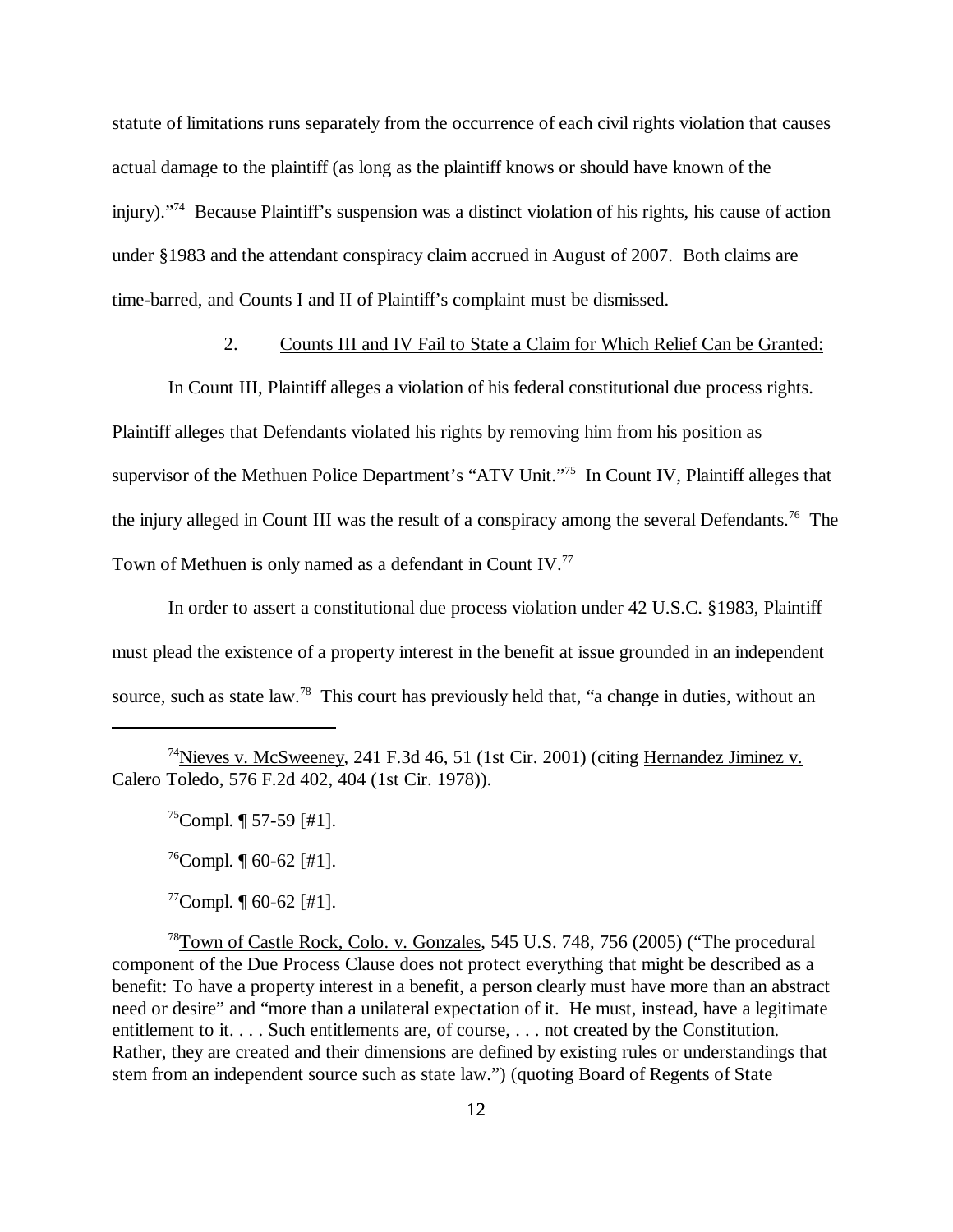accompanying change in salary, does not constitute a property interest. . . . [S]upervisory duties, conferred on a discretionary basis, do not qualify as a property interest."79 Furthermore, in the event that a plaintiff has a right to a "benefit" conferred by state law, he cannot succeed in alleging a due process violation under §1983 unless "he can show that the state failed to provide him with an adequate postdeprivation remedy."80 In sum, in order to successfully allege a violation of due process under §1983, a plaintiff must show both that he has an entitlement to a benefit grounded in an independent source, such as state law, and that the state has failed to provide an adequate postdeprivation remedy.

In this case, Plaintiff's claims in Counts III and IV fail for two reasons. First, the claims fail because Plaintiff does not possess an entitlement to his position as supervisor of the "ATV Unit." Second, even if Plaintiff did possess an entitlement to that position, he has failed to show that the Commonwealth's postdeprivation remedy is inadequate, because he has not exhausted the remedies available under the Massachusetts civil service laws. Plaintiff alleges that, after the Methuen Police Department received written notice that Plaintiff intended to pursue a civil rights claim, Plaintiff was removed from his position as supervisor of the "ATV Unit," and was

Colleges v. Roth, 408 U.S. 564, 577 (1972); Paul v. Davis, 424 U.S. 693, 709 (1976)) (internal quotation marks omitted).

<sup>&</sup>lt;sup>79</sup>Pedicini v. U.S., 480 F.Supp. 2d 438, 461 (D. Mass, 2007) (citing Fields v. Durham, 909 F.2d 94, 98 (4th Cir. 1990); Huang v. Bd. of Governors, 902 F.2d 1134, 1141-42 (4th Cir. 1990); Torres-Rosado v. Rotger-Sabat, 335 F.3d 1, 9 (1st Cir. 2003)).

 $80$ Cronin v. Town of Amesbury, 81 F.3d 257, 260 (1st Cir. 1996) (citing Lowe v. Scott, 959 F.2d 323, 340-41 (1st Cir. 1992) ("[I]f a state provides adequate postdeprivation remedies – either by statute or through the common-law tort remedies available in its courts – no claim of a violation of procedural due process can be brought under §1983 against the state officials whose random and unauthorized conduct caused the deprivation.")).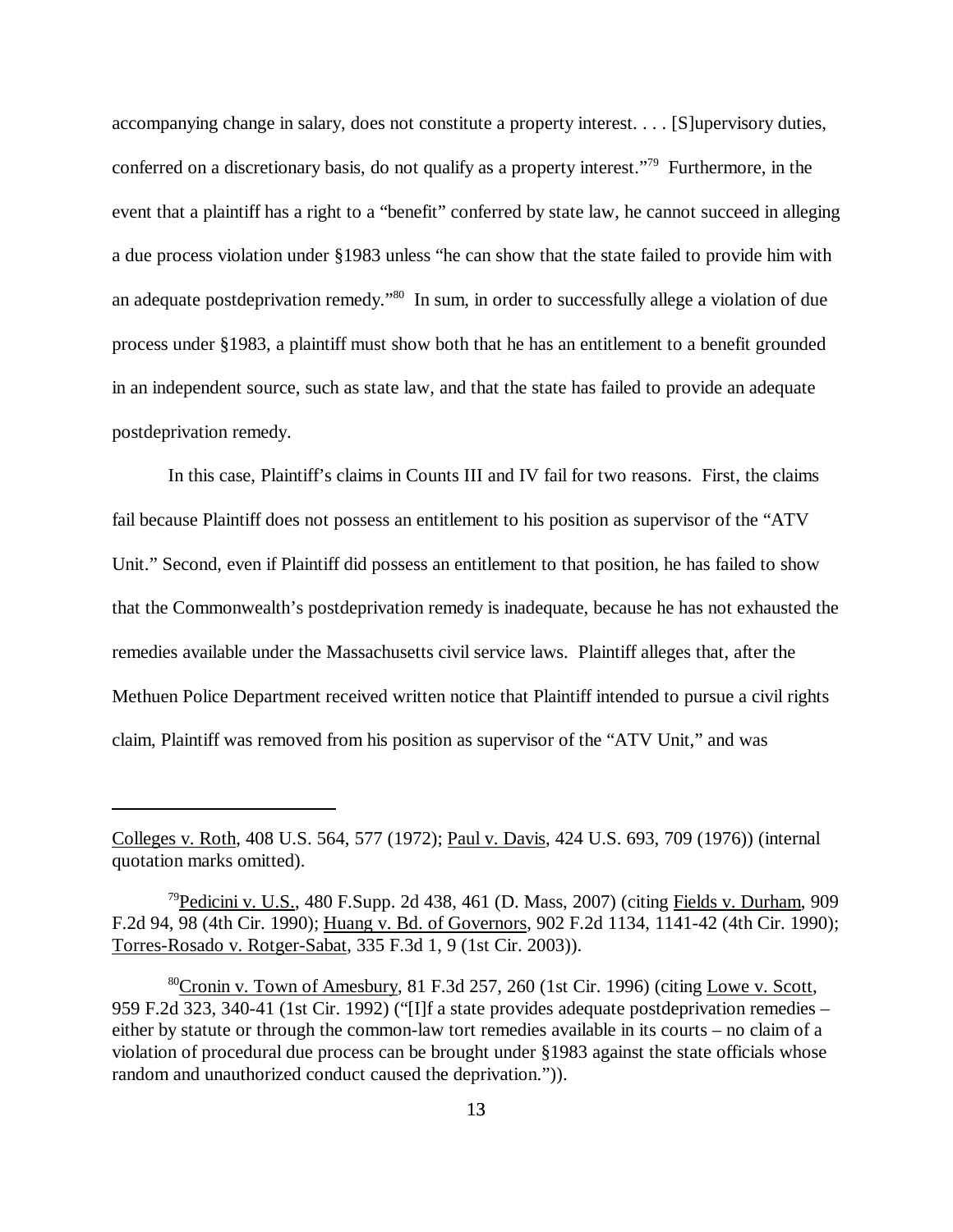reassigned to a post that was removed from the day-to-day operations of the police department.<sup>81</sup> Plaintiff does not allege that he suffered a reduction in rank or pay. In fact, Plaintiff has maintained the rank of Sergeant with the Methuen Police Department at all times relevant to this cause of action.82

Plaintiff's removal from his role as supervisor of the "ATV Unit" is just the sort of "change in duties, without an accompanying change in salary," that this court found did not rise to the level of a protected property interest in Pedicini v. U.S..<sup>83</sup> Because Plaintiff has not sufficiently alleged an entitlement to his position, his claim for a due process violation under §1983 cannot be sustained.

 In a responsive pleading, Plaintiff claimed that he has an entitlement to his position under Massachusetts's civil service law.<sup>84</sup> But, the Parties dispute whether Massachusetts law does, in fact, give Plaintiff an entitlement to his position as supervisor of the ATV Unit.<sup>85</sup> Even if Plaintiff's position is protected under Massachusetts's civil service law, his due process claim still fails because Plaintiff has not exhausted the administrative remedies provided by that statute.<sup>86</sup>

 $81$ Compl.  $\P$  46-48 [#1].

 $82$ See Compl. ¶ 46-48 [#1].

83See Pedicini, 480 F. Supp. 2d at 461.

84Pl. Opp. to Supervisory Defendants' Mot. Dismiss [#23] at 9.

<sup>85</sup>In its Memorandum in of Support of its Motion to Dismiss [#21] at 6, Defendant City of Methuen argues that "Any and all assignments [to any supervisory role in any unit in the Methuen Police Department] are left to the sole discretion of the chief of police. The so-called 'ATV Unit,' is not a standing police unit but one called on an intermittent, 'as needed' basis. Assignments to the same, including supervisors, are temporary and, again, left to the sole discretion of the chief of police."

86See M.G.L. c. 31 §41.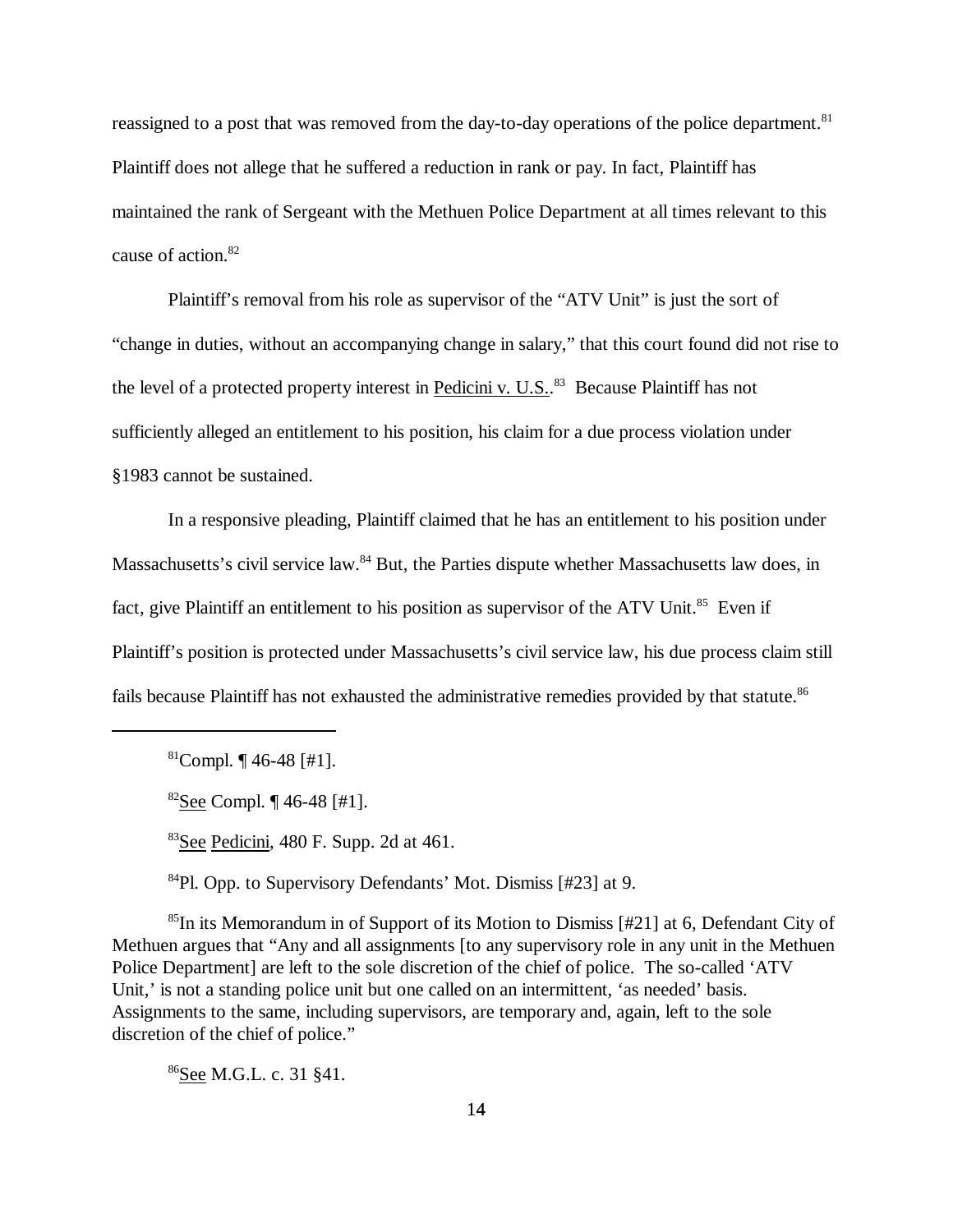The Massachusetts Civil Service Statute provides for a right to a hearing prior to removal from a covered position, and a right to appeal the outcome of a hearing. $87$  Any person who believes that the appointing authority has failed to provide the procedures required by the civil service law may file a complaint with the civil service commission and request a hearing on the issue of whether there was just cause for the removal.<sup>88</sup> Plaintiff has not alleged that he has filed a complaint with the civil service commission or requested a hearing, and does not allege anywhere in the complaint that the remedies provided by the Commonwealth of Massachusetts are inadequate.<sup>89</sup> Because Plaintiff has failed to show that the State did not provide him with an adequate postdeprivation remedy, he does not state a claim upon which relief can be granted.<sup>90</sup>

Count IV must be dismissed because Plaintiff does not allege sufficient underlying facts to support a claim for relief. In Bell Atlantic Corp. v. Twombly, the Supreme Court held that "a plaintiff's obligation to provide the 'grounds' of his 'entitle[ment] to relief' requires more than labels and conclusions, and a formulaic recitation of the elements of a cause of action will not do."91 While the plaintiff is entitled to a presumption that all factual assertions contained in the complaint are true, this does not apply to conclusions of law.<sup>92</sup> In order to survive a motion to dismiss, a complaint must contain sufficient factual matter to "state a claim to relief that is

- 90See Cronin, 81 F.3d at 260.
- $91$ Bell Atlantic Corp. v. Twombly, 550 U.S. 544, 555 (2007).
- $92$ Ashcroft v. Iqbal, 129 S.Ct. 1937, 1949 (2009) (citing Twombly, 550 U.S. at 555).

<sup>87</sup>M.G.L. c. 31 §41.

<sup>88</sup>M.G.L. c. 31 §42.

 $89$ See Compl. [#1].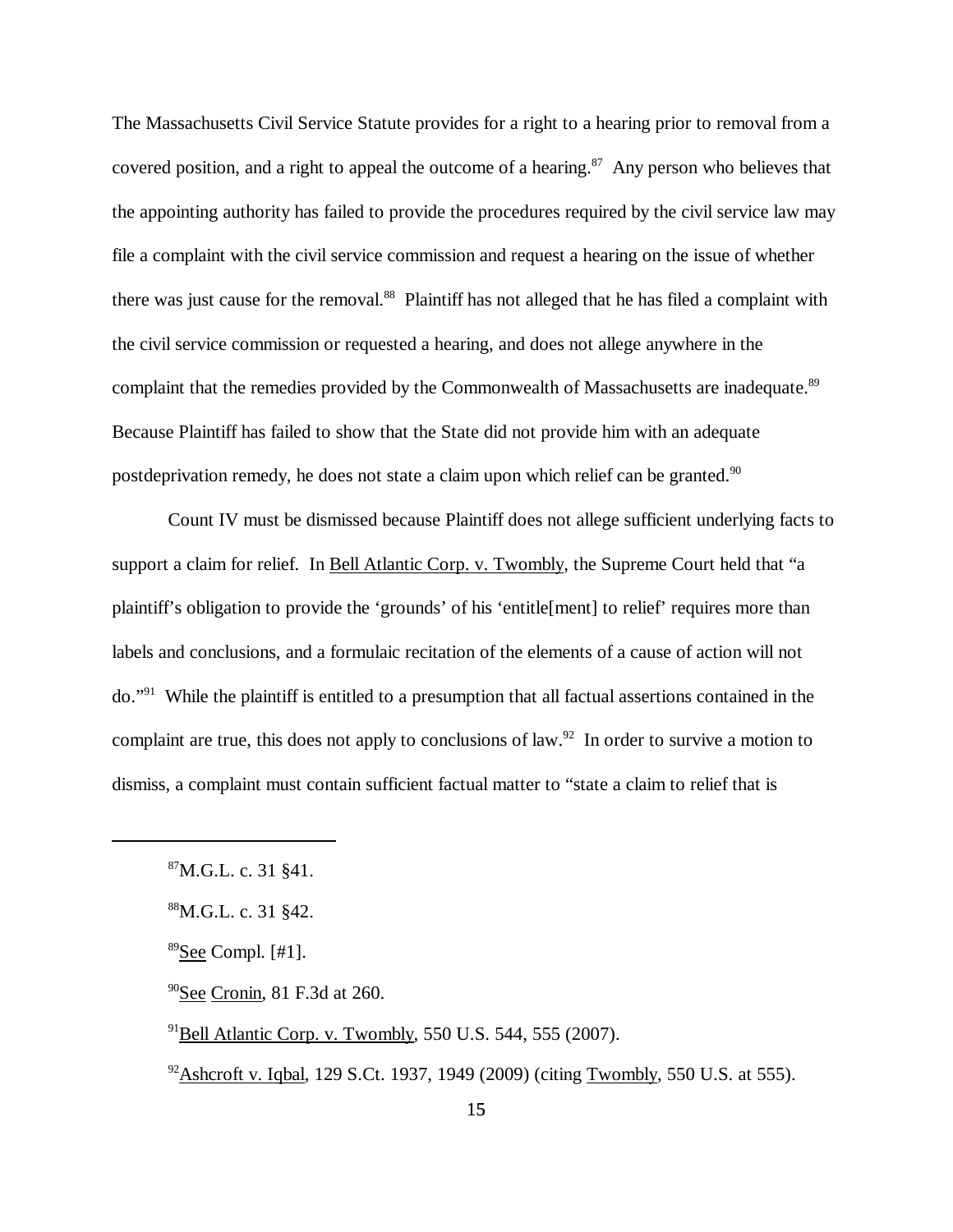plausible on its face."93 To meet the plausibility standard, the court must be able to "draw the reasonable inference that the defendant is liable for the misconduct alleged."94 Furthermore, "[w]here a complaint pleads facts that are 'merely consistent with' a defendant's liability, it 'stops short of the line between possibility and plausibility of 'entitlement to relief.'"95

Here, the Complaint merely asserts a legal conclusion that Defendants conspired to violate Plaintiff's due process rights.<sup>96</sup> The Complaint contains no facts to support Plaintiff's allegation of conspiracy. In fact, the complaint only alleges that one defendant (Captain Haggar) was responsible for Plaintiff's removal as supervisor of the "ATV Unit."97 Because Count IV is derivative of Count III, and because Plaintiff fails to allege sufficient facts to support the existence of a conspiracy, the Complaint does not meet the pleading requirements under the Federal Rules of Civil Procedure<sup>98</sup> and cannot survive Defendants' Motions to Dismiss.

3. Count V Fails to Allege an Underlying Constitutional Violation:

In Count V, Plaintiff alleges that Defendants are liable under §1983 by virtue of their positions as supervisors within the Methuen Police Department.<sup>99</sup>

The standard for supervisory liability under 42 U.S.C. §1983 is clear: "[A] supervisory

- $94$ Id. (citing Twombly, 550 U.S. at 556).
- $95$ Id. (quoting Twombly, 550 U.S. at 557).
- $^{96}$ Compl.  $[60-62]$  [#1].
- $97$ Compl.  $\P$  47 [#1].
- $^{98}$ Fed. R. Civ. P.  $8(a)(2)$ .
- $^{99}$ Compl.  $\P$  64 [#1].

 $93$ Id. (quoting Twombly, 550 U.S. at 570).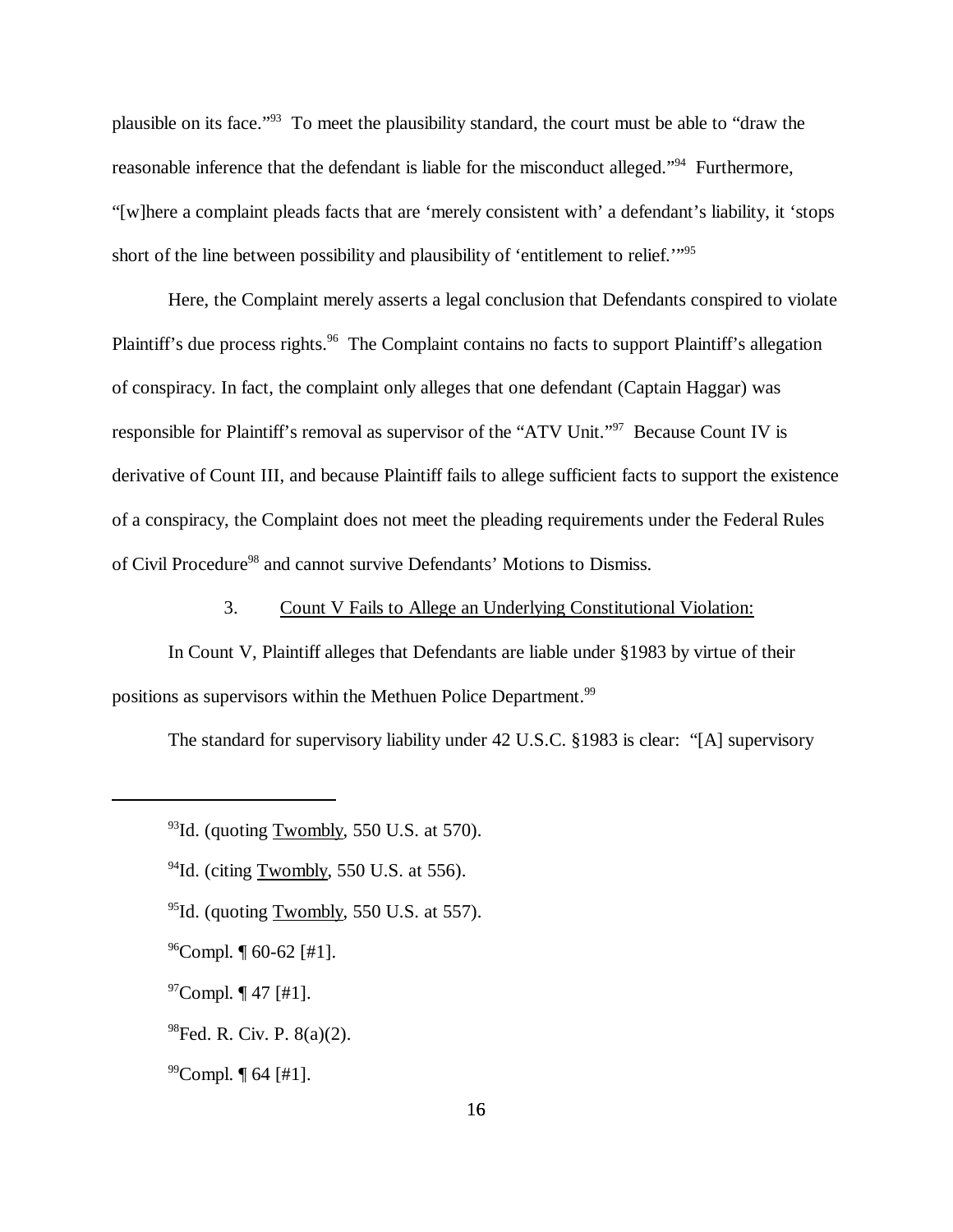official may be held liable for the behavior of his subordinates only if (1) the behavior of his subordinates results in a constitutional violation, and (2) the supervisor's action or inaction was affirmatively linked to that behavior in the sense that it could be characterized as supervisory encouragement, condonation or acquiescence or gross negligence amounting to deliberate indifference."<sup>100</sup>

In this case, Plaintiff fails to allege sufficient facts in the Complaint to support finding a constitutional violation by any of the Defendants.<sup>101</sup> Plaintiff's claim for supervisory liability therefore must fail under the first prong of the test laid out in Pineda v. Toomey.<sup>102</sup> Because Plaintiff has not set forth sufficient facts to state a claim for an underlying constitutional violation, his derivative supervisory liability claim is not plausible under the standard set forth in Ashcroft v. Iqubal,<sup>103</sup> and cannot survive a motion to dismiss.

# 4. Count VI Fails Because Plaintiff Does Not Meet Standard for Monell Liability:

In Count VI, Plaintiff seeks to hold the City of Methuen liable for the conduct of the individual police officer defendants under §1983.<sup>104</sup> In Monell v. Department of Social Services of City of New York, the Supreme Court held that municipalities and other local government

<sup>100</sup>Pineda v. Toomey 533 F.3d 50, 54 (1st Cir. 2008) (quoting Lipsett v. University of Puerto Rico, 864 F.2d 881, 902 (1st Cir. 1988) (internal citations, quotation marks, and brackets omitted)).

<sup>&</sup>lt;sup>101</sup>See sections A1-A2.

<sup>&</sup>lt;sup>102</sup>Pineda, 533 F.3d at 54.

<sup>&</sup>lt;sup>103</sup>Iqbal, 129 S.Ct. at 1949

 $104$ Compl. [68-72 [#1].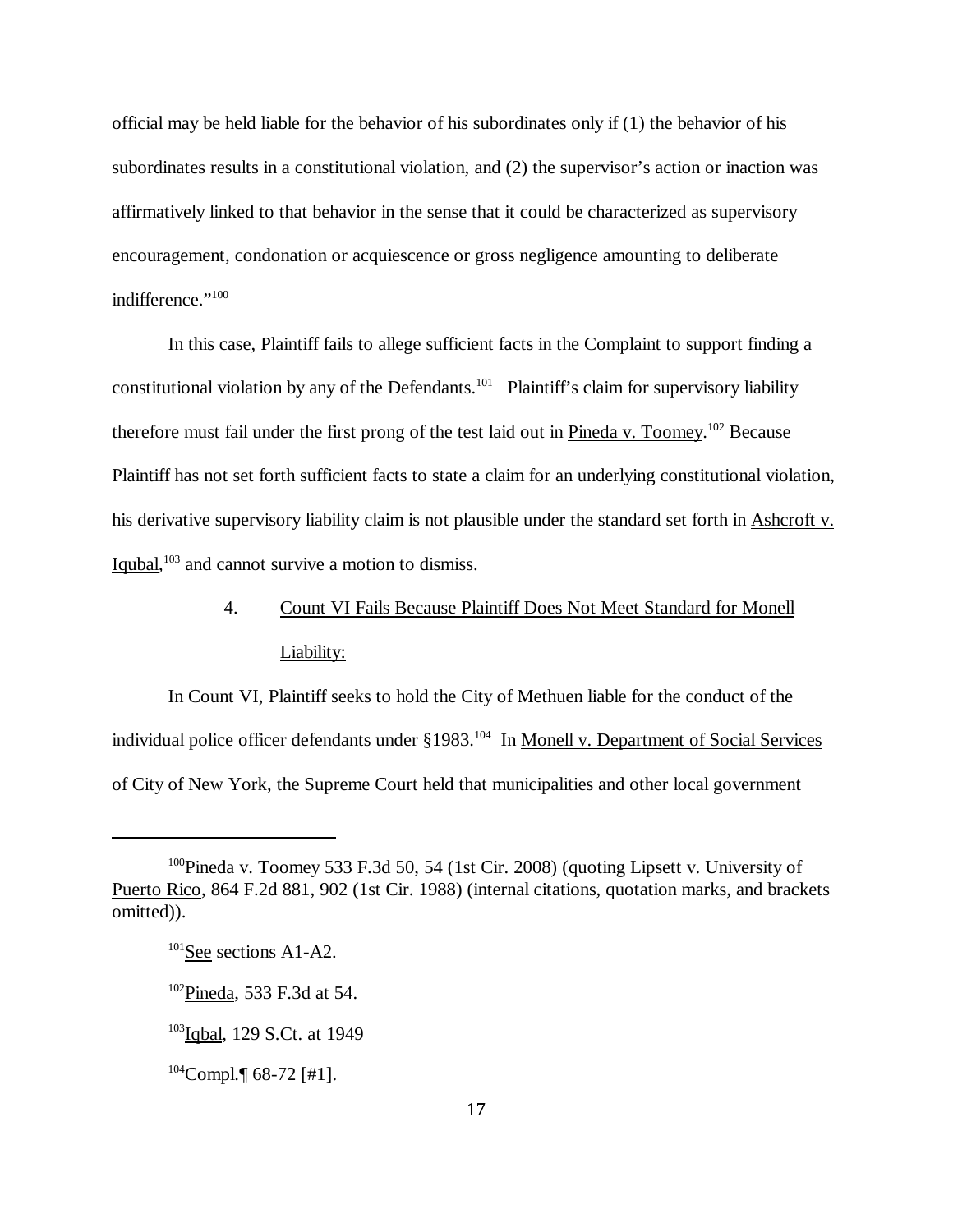units can be sued under 42 U.S.C.  $\S 1983$ .<sup>105</sup> Municipalities can only be held liable under §1983, however, if the constitutional tort was caused by action pursuant to an official municipal policy of some sort.106 "In particular . . . a municipality cannot be held liable under §1983 on a *respondeat* superior theory."<sup>107</sup>

A plaintiff must make a two-part showing in order to support a claim for municipal liability under §1983. He must demonstrate, "both the existence of a policy or custom and a causal link between that policy and the constitutional harm."108 As the Supreme Court stated in Pembaur v. City of Cincinnati, "[t]he 'official policy' requirement [in Monell] was intended to distinguish acts of the municipality from acts of employees of the municipality, and thereby make clear that municipal liability is limited to action for which the municipality is actually responsible."<sup>109</sup>

Because this court is addressing this issue in the context of a motion to dismiss, it applies the standard for such motions as set out above. In particular, while Plaintiff's assertions of fact must be taken as true, Plaintiff's conclusions of law are not entitled to similar weight.<sup>110</sup>

In the present matter, Plaintiff's complaint is completely devoid of any allegations of fact linking the conduct of the named defendants to any official policy or custom of the City of

<sup>109</sup>Pembaur v. City of Cincinnati, 475 U.S. 469, 479 (1986) (emphasis omitted).

110See discussion in Part A2.

 $105$ Monell v. Dep't of Soc. Serv. of City of New York, 436 U.S. 658, 690 (1978).  $106$ Id. at 691.

 $^{107}$ Id.

<sup>&</sup>lt;sup>108</sup>Santiago v. Fenton, 891 F.2d 373, 381 (1st Cir. 1989) (citing City of Canton, Ohio v. Harris, 489 U.S. 373, 385 (1989); Oklahoma City v. Tuttle, 471 U.S. 808, 823 (1985)).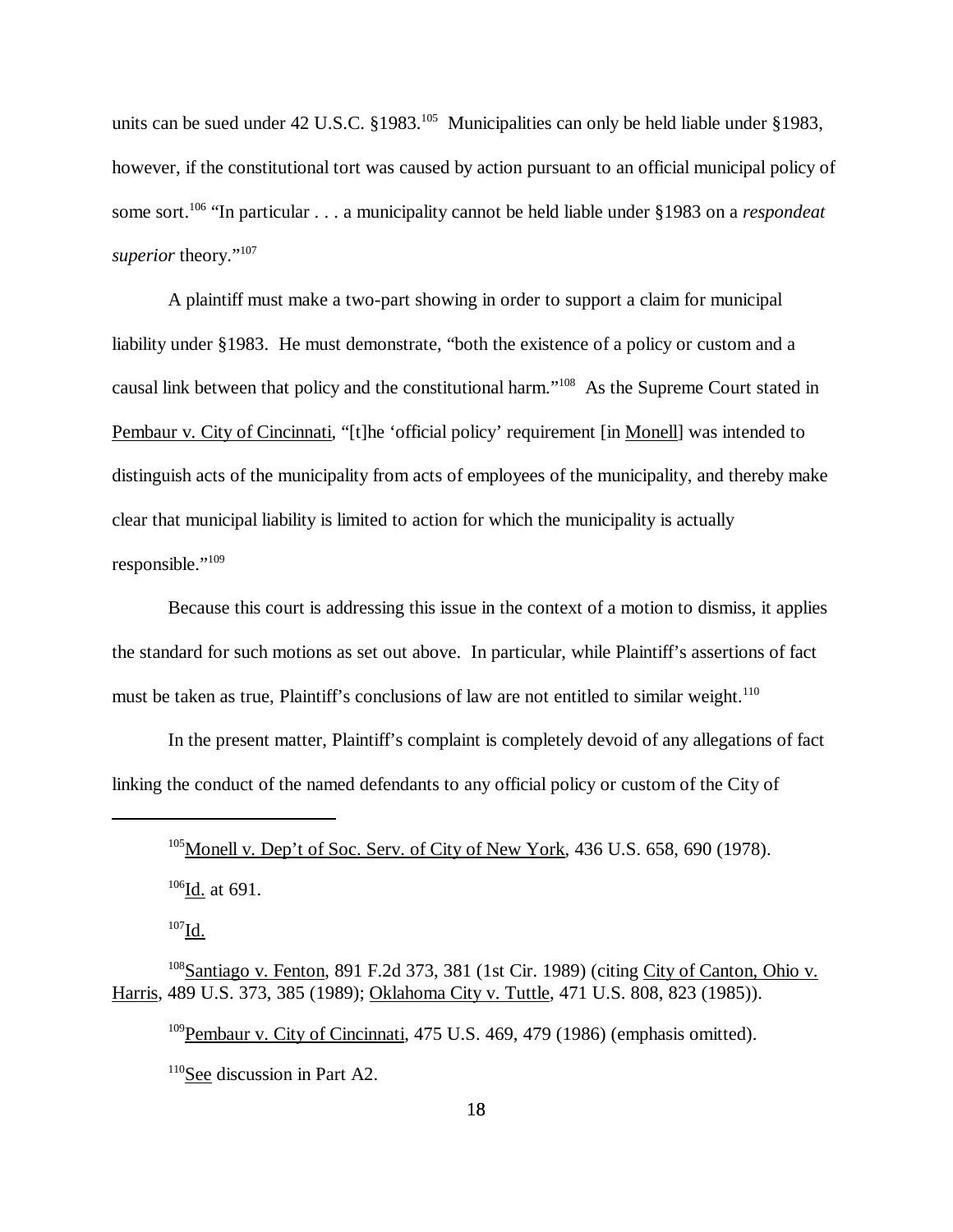Methuen.<sup>111</sup> In fact, the complaint seems to seek to attribute the conduct of the police officers to the City as a form of vicarious liability, which is clearly unavailable under the standard set out in Monell.<sup>112</sup> Plaintiff's allegations against the City are limited to one paragraph, in which Plaintiff makes the bald legal conclusion that the City of Methuen, "authorized, approved, knowingly acquiesced or participated directly in its individual officers' misconduct as its official policy or practice."113 Because the Complaint fails to allege any facts to support Plaintiff's claim that the other defendants' conduct was in accordance with an official policy, it fails to state a claim upon which relief can be granted.

## C. The Court Declines to Exercise Jurisdiction Over Pendent State Law Claims:

In addition to the six Federal claims, Plaintiff brings eight claims under the laws of the Commonwealth of Massachusetts. These claims are DISMISSED WITHOUT PREJUDICE for the reasons stated below.

The First Circuit has recognized that federal district courts have broad discretion in deciding whether to exercise jurisdiction over pendent state-law claims in non-diversity cases.<sup>114</sup> Where all federal claims are dismissed before trial, "the balance of factors to be considered under the pendent jurisdiction doctrine – judicial economy, convenience, fairness, and comity – will

 $113$ Compl. | 70 [#1].

 $111$ See Compl. [#1].

<sup>&</sup>lt;sup>112</sup>At Paragraph 69, the Complaint states, "The conduct of the Methuen Police Officers, as described above, demonstrates that the City of Methuen engaged in a pattern of discrimination and unconstitutional conduct in violation of 42 U.S.C. section 1983."

<sup>114</sup>Newman v. Burgin, 930 F.2d 955, 963 (1st Cir. 1991).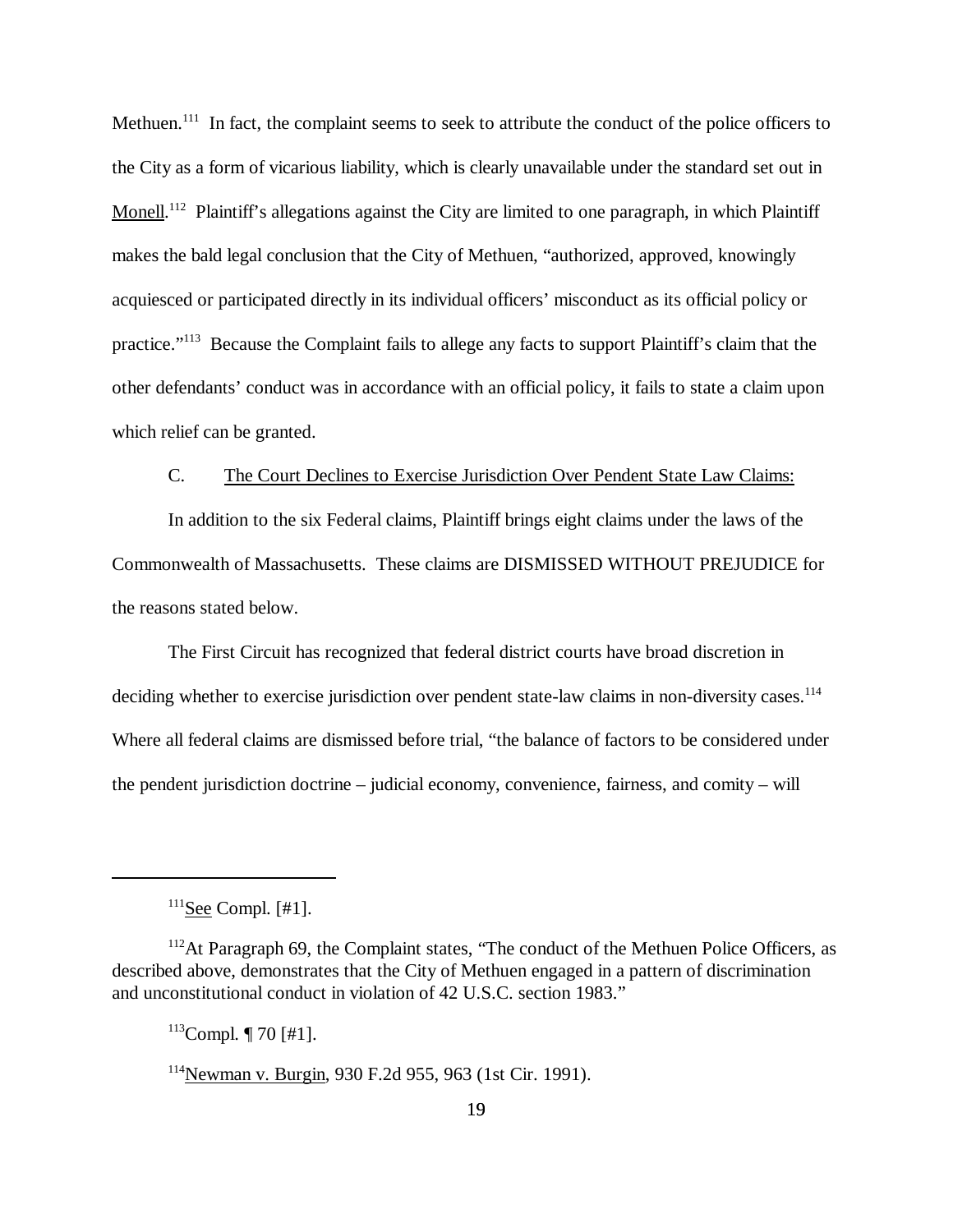point toward declining to exercise jurisdiction over the remaining state-law claims."115

In this case, all of Plaintiff's federal claims have been dismissed, and only state law claims remain. In accordance with the principles laid out in Newman<sup>116</sup> and Cohill, <sup>117</sup> this court, in its discretion, declines jurisdiction over Plaintiff's pendent state-law claims.

IV. Conclusion

For the foregoing reasons, the Supervisory Defendants' Motion to Dismiss [#16], the Patrol Defendants' Motion to Dismiss [#24] and Defendant City of Methuen's Motion to Dismiss [#20] are ALLOWED as to Counts I-VI of Plaintiff's Complaint. Plaintiff's state law claims, Counts VI - XIV in the Complaint are DISMISSED WITHOUT PREJUDICE.

AN ORDER HAS BEEN ISSUED.

 /s/ Joseph L. Tauro United States District Judge

<sup>&</sup>lt;sup>115</sup>Newman, 930 F.2d at 964, (quoting Carnegie-Mellon University v. Cohill, 484 U.S. 343, 350 (1988) (when the federal-law claims have dropped out of the lawsuit in its early stages and only state-law claims remain, the federal court should decline the exercise of jurisdiction by dismissing the case without prejudice)).

 $116$ Id. at 963.

<sup>117</sup>Cohill, 484 U.S. at 350.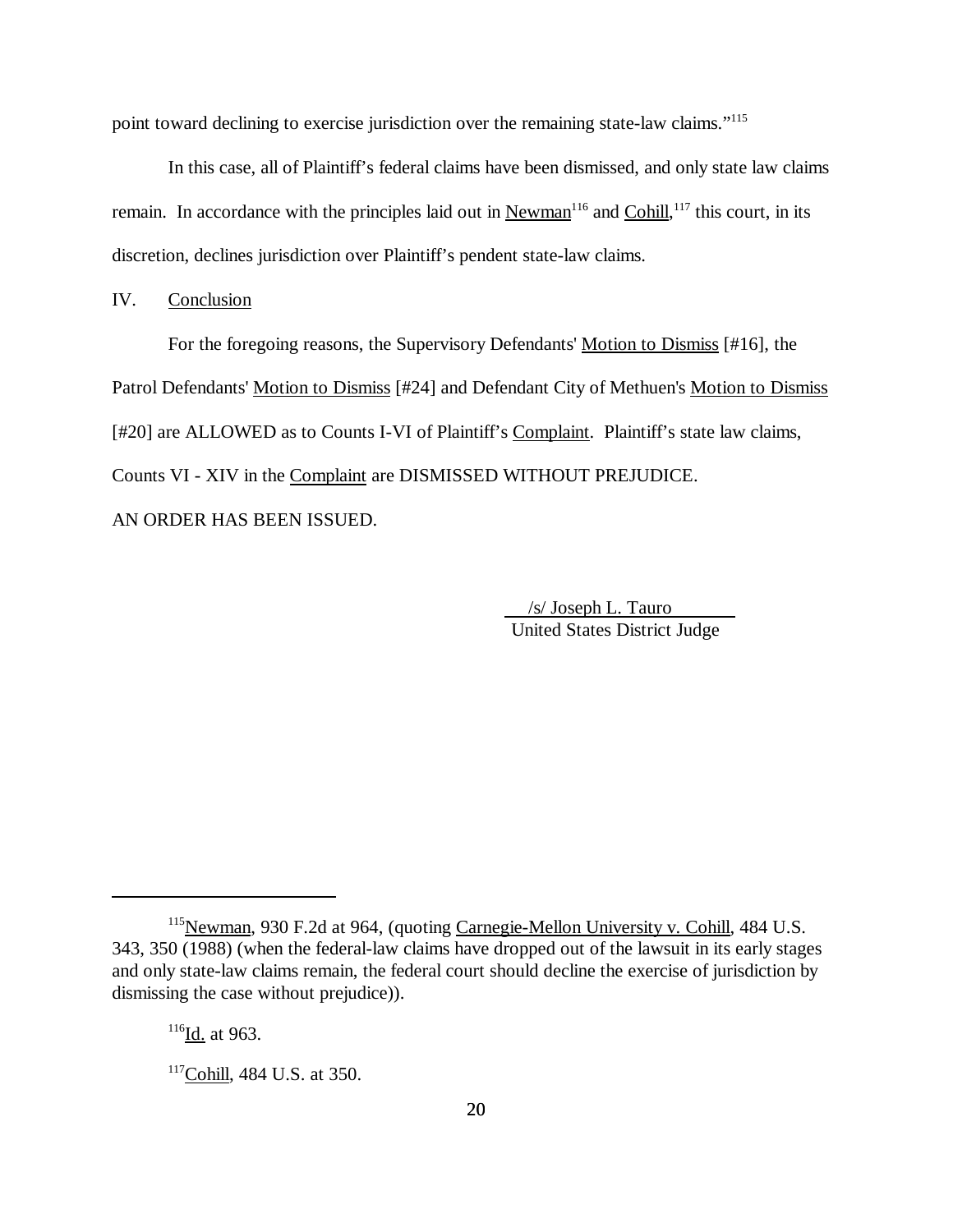### **Publisher Information**

**Note\* This page is not part of the opinion as entered by the court. The docket information provided on this page is for the benefit of publishers of these opinions.**

#### 1:11-cv-10171-JLT Phillips v. Methuen, City of et al Joseph L. Tauro, presiding Date filed: 01/31/2011 Date of last filing: 10/11/2011

#### Attorneys

| Alexander R. Cain The Law Offices of<br>Alexander R. Cain 300 High Street Andover,<br>MA 01810 978-475-3988 978-749-9594 (fax)<br>cainlawoffices@verizon.net Assigned:<br>01/31/2011 ATTORNEY TO BE NOTICED                                     |              | representing Larry Phillips (Plaintiff)                                                          |
|-------------------------------------------------------------------------------------------------------------------------------------------------------------------------------------------------------------------------------------------------|--------------|--------------------------------------------------------------------------------------------------|
| Bryan C. Decker Sandulli & Grace, PC 44<br>School Street Suite 1100 Boston, MA 02108<br>617-523-2500 617-523-2527 (fax)<br>bdecker@sandulligrace.com Assigned:<br>03/07/2011 LEAD ATTORNEY ATTORNEY<br>TO BE NOTICED                            | representing | Methuen Police Patrolmen's Association<br>(Defendant)                                            |
|                                                                                                                                                                                                                                                 |              | Joseph Aiello (Defendant)                                                                        |
| Andrew J. Gambaccini Reardon, Joyce &<br>Akerson, P.C. 4 Lancaster Terrace<br>Worcester, MA 01609 508-754-7285 508-                                                                                                                             | representing | Ronald Valliere (Defendant)<br>Joseph Solomon (Defendant)                                        |
| 754-7220 (fax) agambaccini@rja-law.com<br>Assigned: 03/07/2011 LEAD ATTORNEY<br><b>ATTORNEY TO BE NOTICED</b>                                                                                                                                   |              |                                                                                                  |
|                                                                                                                                                                                                                                                 |              | Michael Pappalardo (Defendant)                                                                   |
| Austin M. Joyce Reardon, Joyce & Akerson,<br>P.C. 4 Lancaster Terrace Worcester, MA<br>01609 508-754-7285 508-754-7220 (fax)<br>ajoyce@rja-law.com Assigned: 03/07/2011<br><b>LEAD ATTORNEY ATTORNEY TO BE</b><br><b>NOTICED</b>                | representing | Cpt. Randy Haggar (Defendant)<br>Joseph Solomon (Defendant)                                      |
|                                                                                                                                                                                                                                                 |              | Katherine Lavigne (Defendant)<br>Michael Pappalardo (Defendant)<br>Cpt. Randy Haggar (Defendant) |
| Peter J. McQuillan City of Methuen - Office of representing<br>City Solicitor Suite 311 The Searles Building<br>41 Pleasant Street Methuen, MA 01844 978-<br>983-8575 978-983-8981 (fax)<br>pjmcquillan@ci.methuen.ma.us Assigned:              |              | Methuen, City of (Defendant)                                                                     |
| 03/10/2011 ATTORNEY TO BE NOTICED<br>John K. Vigliotti Reardon, Joyce & Akerson<br>PC 4 Lancaster Terrace Worcester, MA<br>01609 508-754-7285 508-754-7220 (fax)<br>jvigliotti@rja-law.com Assigned: 03/07/2011<br>LEAD ATTORNEY ATTORNEY TO BE | representing | Joseph Solomon (Defendant)                                                                       |